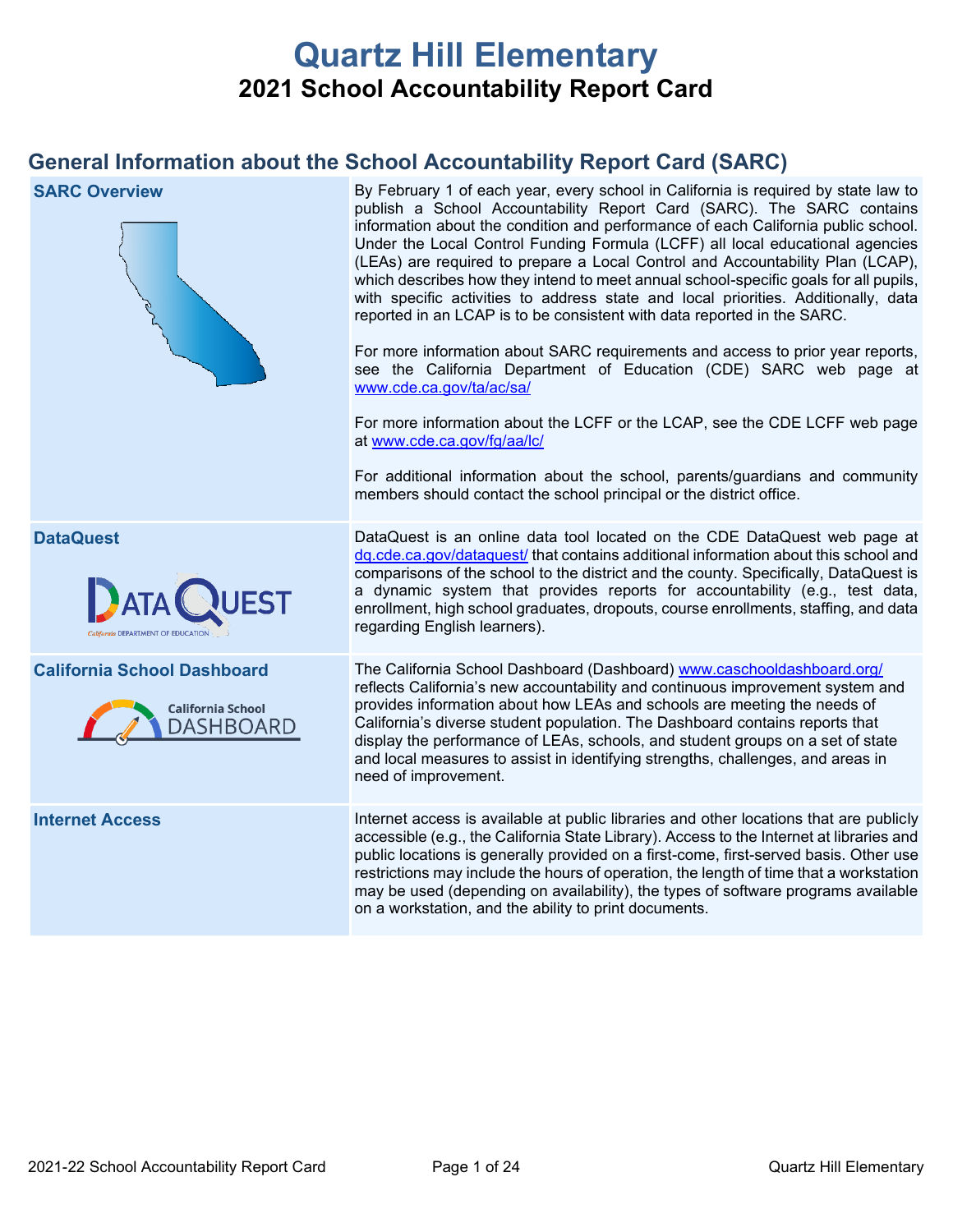## **2021-22 School Contact Information**

| <b>School Name</b>                                 | <b>Quartz Hill Elementary</b>   |  |  |  |  |
|----------------------------------------------------|---------------------------------|--|--|--|--|
| <b>Street</b>                                      | 41820 50th Street West          |  |  |  |  |
| City, State, Zip                                   | Lancaster, CA 93536             |  |  |  |  |
| <b>Phone Number</b>                                | (661) 943-3236                  |  |  |  |  |
| <b>Principal</b>                                   | Trudy Valenzuela                |  |  |  |  |
| <b>Email Address</b>                               | t.valenzuela@westside.k12.ca.us |  |  |  |  |
| <b>School Website</b>                              |                                 |  |  |  |  |
| County-District-School (CDS) Code 19-65102-6023584 |                                 |  |  |  |  |

| 2021-22 District Contact Information |                                           |  |  |  |  |
|--------------------------------------|-------------------------------------------|--|--|--|--|
| <b>District Name</b>                 | Westside Union Elementary School District |  |  |  |  |
| <b>Phone Number</b>                  | (661) 722-0716                            |  |  |  |  |
| Superintendent                       | Regina Rossall                            |  |  |  |  |
| <b>Email Address</b>                 | r.rossall@westside.k12.ca.us              |  |  |  |  |
| <b>District Website Address</b>      | www.westside.k12.ca.us                    |  |  |  |  |

### **2021-22 School Overview**

#### **School Description**:

Quartz Hill Elementary School is one of thirteen schools in the Westside Union School District located in the Westside portion of the Antelope Valley. The staff, parents, and students of the school are committed to a highly structured, standards based educational experience for all students in order to improve achievement. In addition to academic excellence, the school strives to develop good, responsible citizenship in all students by teaching and modeling what it means to be trustworthy, responsible, fair, honest, and compassionate. Our four schoolwide rules are: be safe, be respectful, be responsible and be the right example.

The school currently serves over 800 students in grades kindergarten through sixth. Quartz Hill Elementary is a walking school, with bussing only available to transport students with special needs. A state-funded Special Education preschool for Westside students is also housed on the Quartz Hill Elementary Campus.

### **Mission Statement**:

Quartz Hill Elementary assists in developing a community of lifelong learners that demonstrate the knowledge, skills, and values required to be a productive global citizen.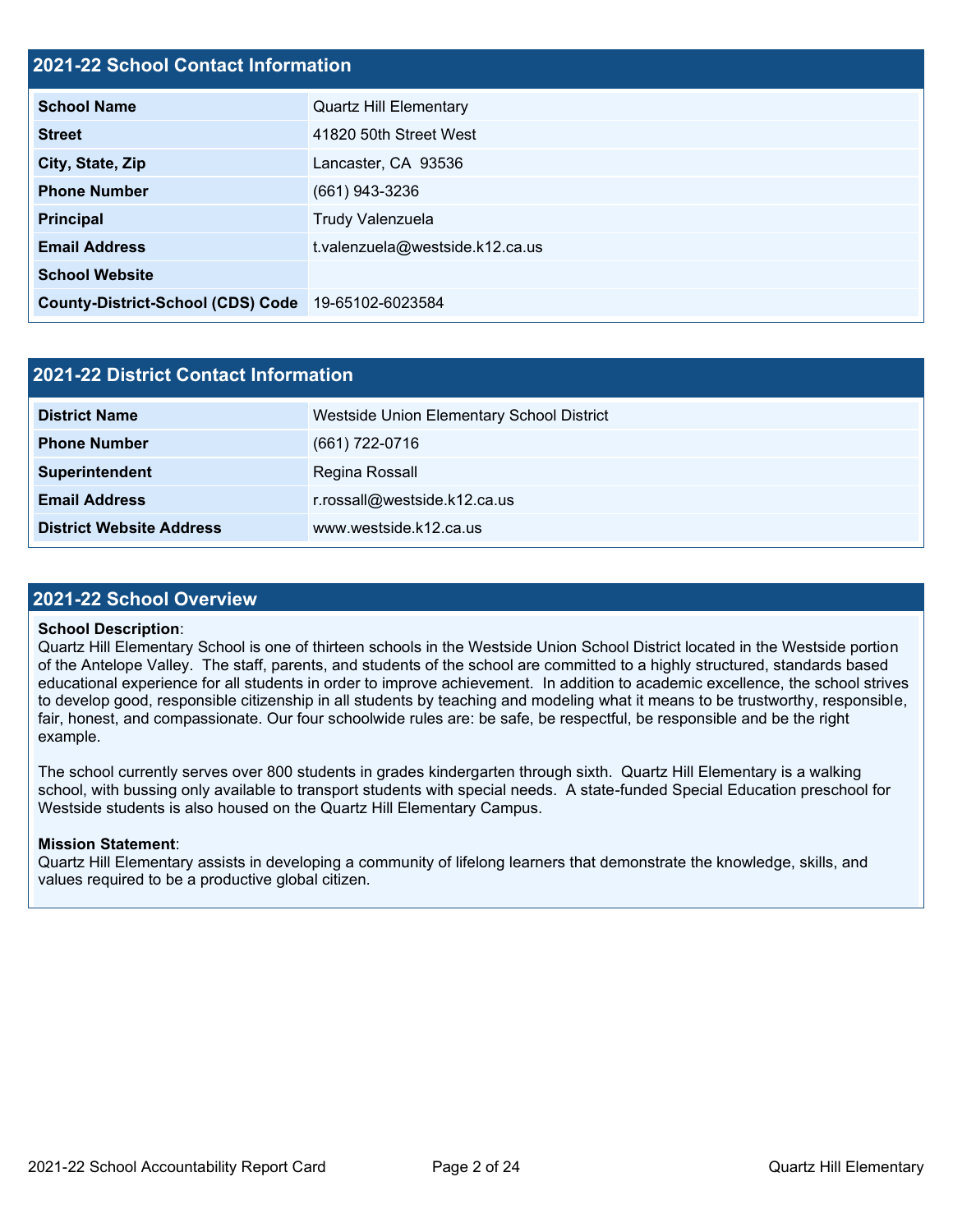## **About this School**

| 2020-21 Student Enrollment by Grade Level |                           |  |  |  |  |
|-------------------------------------------|---------------------------|--|--|--|--|
| <b>Grade Level</b>                        | <b>Number of Students</b> |  |  |  |  |
| Kindergarten                              | 110                       |  |  |  |  |
| Grade 1                                   | 124                       |  |  |  |  |
| Grade 2                                   | 108                       |  |  |  |  |
| Grade 3                                   | 113                       |  |  |  |  |
| Grade 4                                   | 131                       |  |  |  |  |
| Grade 5                                   | 111                       |  |  |  |  |
| Grade 6                                   | 126                       |  |  |  |  |
| <b>Total Enrollment</b>                   | 823                       |  |  |  |  |

## **2020-21 Student Enrollment by Student Group**

| <b>Student Group</b>                   | <b>Percent of Total Enrollment</b> |
|----------------------------------------|------------------------------------|
| American Indian or Alaska Native       | 0.6                                |
| Asian                                  | 1.2                                |
| <b>Black or African American</b>       | 10.1                               |
| <b>Filipino</b>                        | 0.9                                |
| <b>Hispanic or Latino</b>              | 50.4                               |
| <b>Two or More Races</b>               | 6.2                                |
| <b>White</b>                           | 30.5                               |
| <b>English Learners</b>                | 7.5                                |
| <b>Foster Youth</b>                    | 1.3                                |
| <b>Homeless</b>                        | 12.5                               |
| <b>Socioeconomically Disadvantaged</b> | 61.5                               |
| <b>Students with Disabilities</b>      | 10.9                               |

## **A. Conditions of Learning State Priority: Basic**

The SARC provides the following information relevant to the State priority: Basic (Priority 1):

- Degree to which teachers are appropriately assigned and fully credentialed in the subject area and for the pupils they are teaching;
- Pupils have access to standards-aligned instructional materials; and
- School facilities are maintained in good repair

Note: For more information refer to the Updated Teacher Equity Definitions web page at<https://www.cde.ca.gov/pd/ee/teacherequitydefinitions.asp>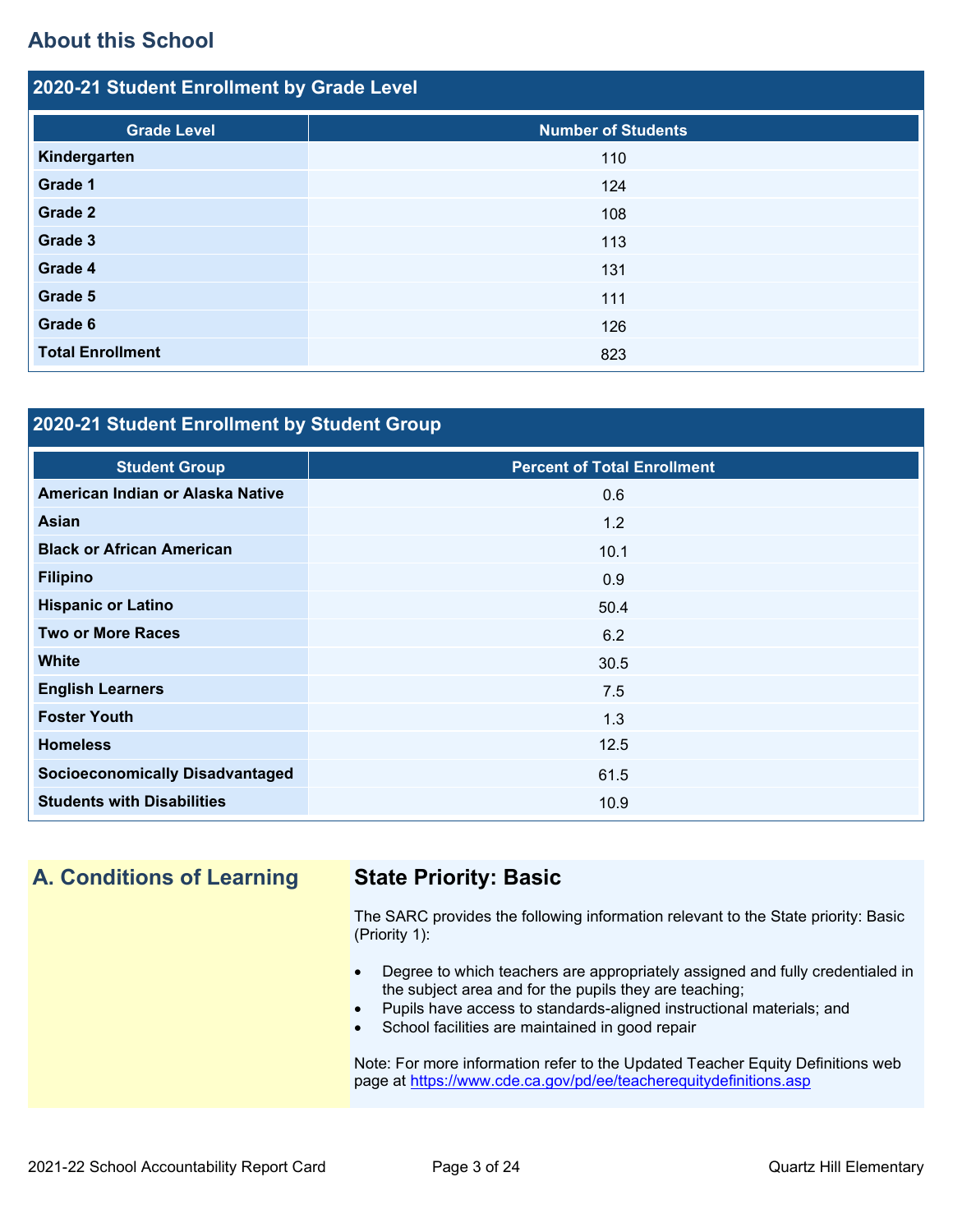| 2019-20 Teacher Preparation and Placement                                                       |         |  |  |  |
|-------------------------------------------------------------------------------------------------|---------|--|--|--|
| <b>Authorization/Assignment</b>                                                                 | 2019-20 |  |  |  |
| Fully (Preliminary or Clear) Credentialed for Subject and Student Placement (properly assigned) |         |  |  |  |
| <b>Intern Credential Holders Properly Assigned</b>                                              |         |  |  |  |
| Teachers Without Credentials and Misassignments ("ineffective" under ESSA)                      |         |  |  |  |
| Credentialed Teachers Assigned Out-of-Field ("out-of-field" under ESSA)                         |         |  |  |  |
| Unknown                                                                                         |         |  |  |  |
| <b>Total Teaching Positions</b>                                                                 |         |  |  |  |

Note: The data in this table is based on Full Time Equivalent (FTE) status. One FTE equals one staff member working full time; one FTE could also represent two staff members who each work 50 percent of full time. Additionally, an assignment is defined as a position that an educator is assigned to based on setting, subject, and grade level. An authorization is defined as the services that an educator is authorized to provide to students.

# **2019-20 Teachers Without Credentials and Misassignments (considered "ineffective" under ESSA) Authorization/Assignment 2019-20 Permits and Waivers Misassignments Vacant Positions Total Teachers Without Credentials and Misassignments**

| 2019-20 Credentialed Teachers Assigned Out-of-Field (considered "out-of-field" under ESSA) |         |  |  |  |
|--------------------------------------------------------------------------------------------|---------|--|--|--|
| <b>Indicator</b>                                                                           | 2019-20 |  |  |  |
| Credentialed Teachers Authorized on a Permit or Waiver                                     |         |  |  |  |
| <b>Local Assignment Options</b>                                                            |         |  |  |  |
| <b>Total Out-of-Field Teachers</b>                                                         |         |  |  |  |

| 2019-20 Class Assignments                                                                                                                           |         |
|-----------------------------------------------------------------------------------------------------------------------------------------------------|---------|
| <b>Indicator</b>                                                                                                                                    | 2019-20 |
| <b>Misassignments for English Learners</b><br>(a percentage of all the classes with English learners taught by teachers that are misassigned)       |         |
| No credential, permit or authorization to teach<br>(a percentage of all the classes taught by teachers with no record of an authorization to teach) |         |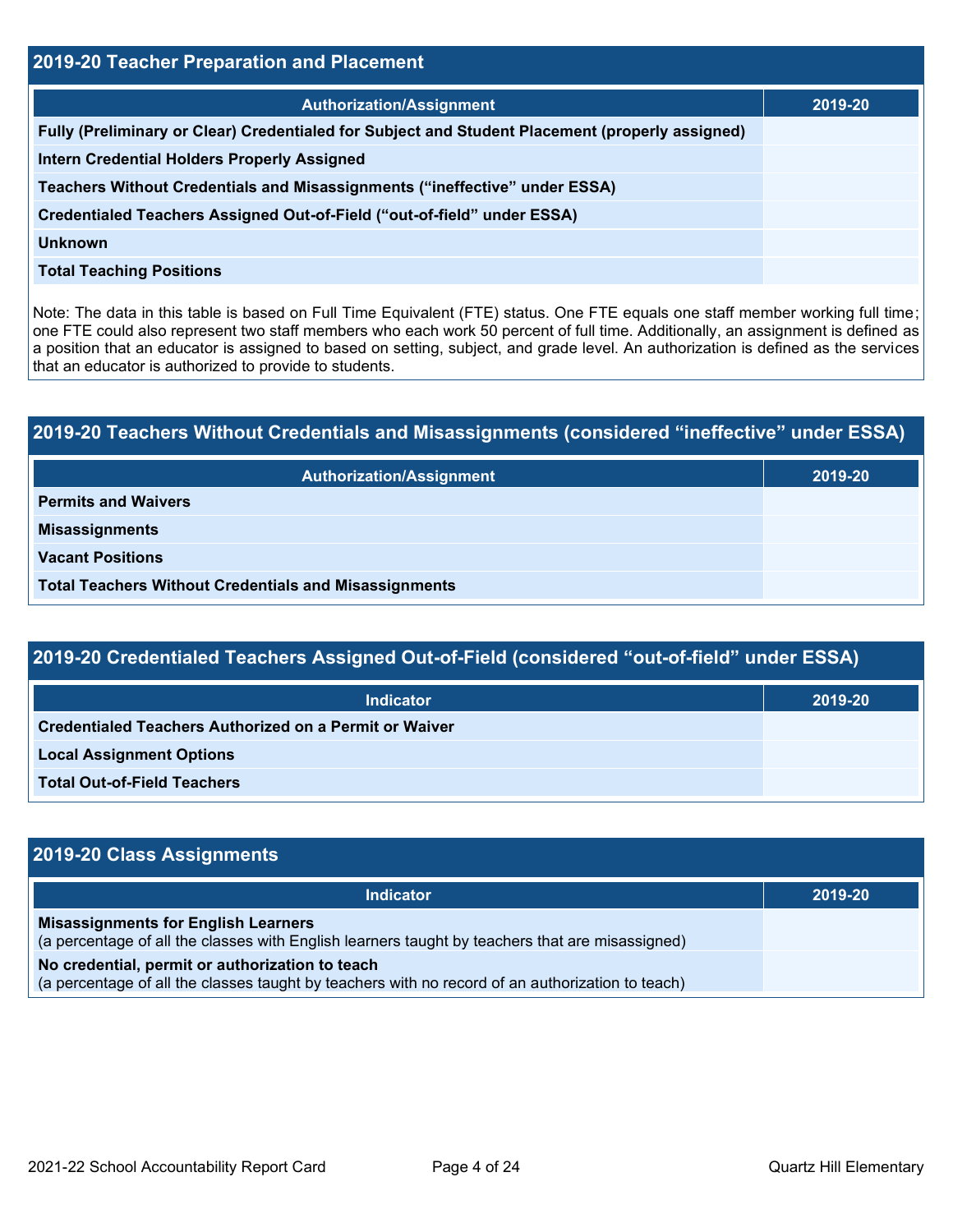## **2021-22 Quality, Currency, Availability of Textbooks and Other Instructional Materials**

Westside Union School District provides all students with textbooks and other instructional materials to support the district's adopted curricular programs. Funding is provided by the state for the acquisition of textbooks and instructional materials that are aligned with State Board adopted content standards in Reading/Language Arts/English Language Development, Mathematics, History/Social Science, and Science. The following are the instructional programs currently adopted by our district:

### **Year and month in which the data were collected Collection Collection Collection Collection** October 2020

| <b>Subject</b>                                         | Textbooks and Other Instructional Materials/year of<br><b>Adoption</b> | <b>From</b><br><b>Most</b><br><b>Recent</b><br><b>Adoption</b> | <b>Percent</b><br><b>Students</b><br><b>Lacking Own</b><br><b>Assigned</b><br><b>Copy</b> |
|--------------------------------------------------------|------------------------------------------------------------------------|----------------------------------------------------------------|-------------------------------------------------------------------------------------------|
| <b>Reading/Language Arts</b>                           | TK Houghton Mifflin Splash (2012)                                      | Yes                                                            | $\Omega$                                                                                  |
|                                                        | K-5 Houghton Mifflin Harcourt, Journeys CA (2017)                      |                                                                |                                                                                           |
|                                                        | 6-8 McGraw-Hill Education, Study Sync CA (2017)                        |                                                                |                                                                                           |
| <b>Mathematics</b>                                     | TK Houghton Mifflin Harcourt, Expressions (2016)                       | Yes                                                            | $\mathbf 0$                                                                               |
|                                                        | K-5 McGraw Hill, My Math (2015)                                        |                                                                |                                                                                           |
|                                                        | 6-8 Houghton Mifflin Harcourt, Go Math (2015)                          |                                                                |                                                                                           |
| <b>Science</b>                                         | K-5 Savvas Realize, California Elevate Science, 2020                   | Yes                                                            | $\mathbf 0$                                                                               |
|                                                        | 6-8 Amplify Science California, 2020                                   |                                                                |                                                                                           |
| <b>History-Social Science</b>                          | K-5 Pearson, My World California (2019)                                | Yes                                                            | 0                                                                                         |
|                                                        | 6-8 Teachers' Curriculum Institute, History Alive! (2017)              |                                                                |                                                                                           |
| <b>Foreign Language</b>                                | N/A                                                                    |                                                                | N/A                                                                                       |
| <b>Health</b>                                          | N/A                                                                    |                                                                | N/A                                                                                       |
| <b>Visual and Performing Arts</b>                      | N/A                                                                    |                                                                | N/A                                                                                       |
| <b>Science Laboratory Equipment</b><br>$(grades 9-12)$ | N/A                                                                    |                                                                | N/A                                                                                       |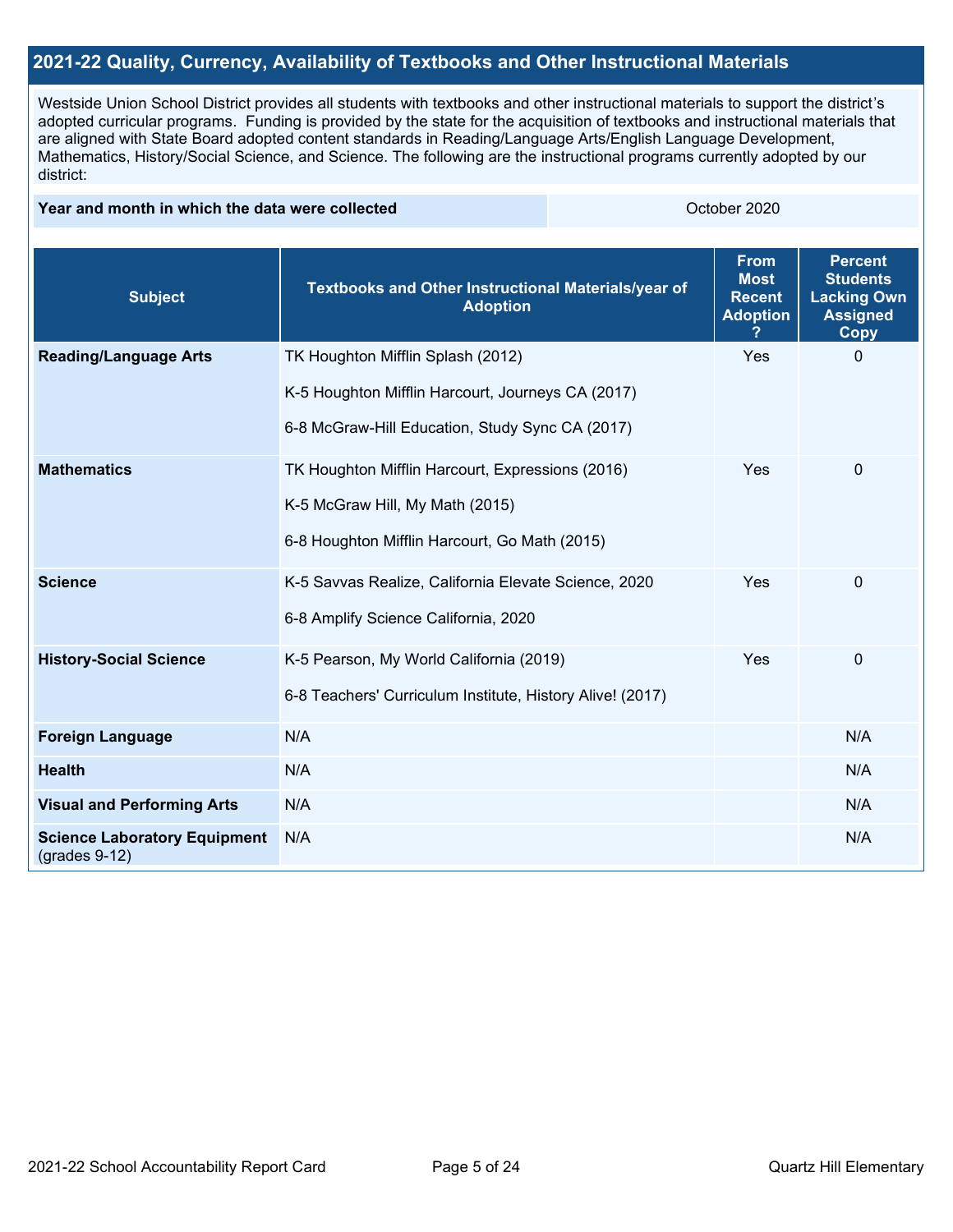## **School Facility Conditions and Planned Improvements**

Even though Quartz Hill Elementary is an old school it remains a safe, clean, and well-maintained campus. The last time the school had remodernization was in 1989. The school has beautiful established trees that border most sides of the playground. The playground and playground equipment meet the needs of primary and upper grade students. All playgrounds received modernization in the fall of 2003. Students in our ecology club also raised money to have a serenity garden added to the campus.

The school has a cafeteria, office, staff workroom, staff lounge, library, and computer lab. Every classroom has at least three computers which have Internet capabilities.

The YMCA has a portable building located on the east side of the school. The YMCA works with the district to provide before and after school child care for parents.

Replaced HVAC to all permanent classrooms in 2010.

District Maintenance Work Orders allow the school to input requests for items that need to be fixed or replaced. The maintenance department responds to these requests quickly and efficiently.

New roofing for portions of schools is scheduled for summer 2014.

#### **Year and month of the most recent FIT report** 11/15/2021 11/15/2021

| <b>System Inspected</b>                                             | <b>Rate</b><br>Good | <b>Rate</b><br>Fair | <b>Rate</b><br>Poor | <b>Repair Needed and Action Taken or Planned</b>                                                                                                                                                                                                                                                                                                                                                                                                                                                                                                                                                                                                                                                                                                       |
|---------------------------------------------------------------------|---------------------|---------------------|---------------------|--------------------------------------------------------------------------------------------------------------------------------------------------------------------------------------------------------------------------------------------------------------------------------------------------------------------------------------------------------------------------------------------------------------------------------------------------------------------------------------------------------------------------------------------------------------------------------------------------------------------------------------------------------------------------------------------------------------------------------------------------------|
| <b>Systems:</b><br>Gas Leaks, Mechanical/HVAC, Sewer                | $\sf X$             |                     |                     |                                                                                                                                                                                                                                                                                                                                                                                                                                                                                                                                                                                                                                                                                                                                                        |
| Interior:<br><b>Interior Surfaces</b>                               |                     | X                   |                     | ADMIN BUILDING: 1 CRACKED TILE IN BREAK<br>ROOM- ONE WATER DAMAGED CEILING TILE IN<br>LOUNGE, WORN CARPET IN LOUNGE<br>RM 103: WORN CARPET - ONE BROKEN CEILING<br><b>TILE</b><br>RM 104: CLOCK BOX NEEDS COVER, 4 BROKEN<br>TILES, 8 CRACKED TILES<br>RM 110: CARPET IS WORN AND 30% OF THE<br>CARPET IS BUCKLING AND RIPPLING, large pieces<br>of tackboard need to be replaced<br>RM 115: TWO CEILING TILES WITH WATER<br><b>DAMAGE</b><br>RM 135: ONE WATER DAMAGED CEILING TILE -<br><b>WORN CARPET</b><br>RM 136: CARPET SEAMS SPREADING, (gaps in<br>carpet), (2) damaged tiles<br>RM 208: 5 water damaged ceiling tiles<br>RM 209: 4 STAINED CEILING TILES, 1 CRACKED<br>TILE, 1 TILE MISSING CORNER-<br>RM 210: 3 WATER DAMAGED CEILING TILES |
| <b>Cleanliness:</b><br>Overall Cleanliness, Pest/Vermin Infestation | $\sf X$             |                     |                     |                                                                                                                                                                                                                                                                                                                                                                                                                                                                                                                                                                                                                                                                                                                                                        |
| <b>Electrical</b>                                                   |                     | X                   |                     | RM 104: CLOCK BOX NEEDS COVER, 4 BROKEN<br>TILES, 8 CRACKED TILES                                                                                                                                                                                                                                                                                                                                                                                                                                                                                                                                                                                                                                                                                      |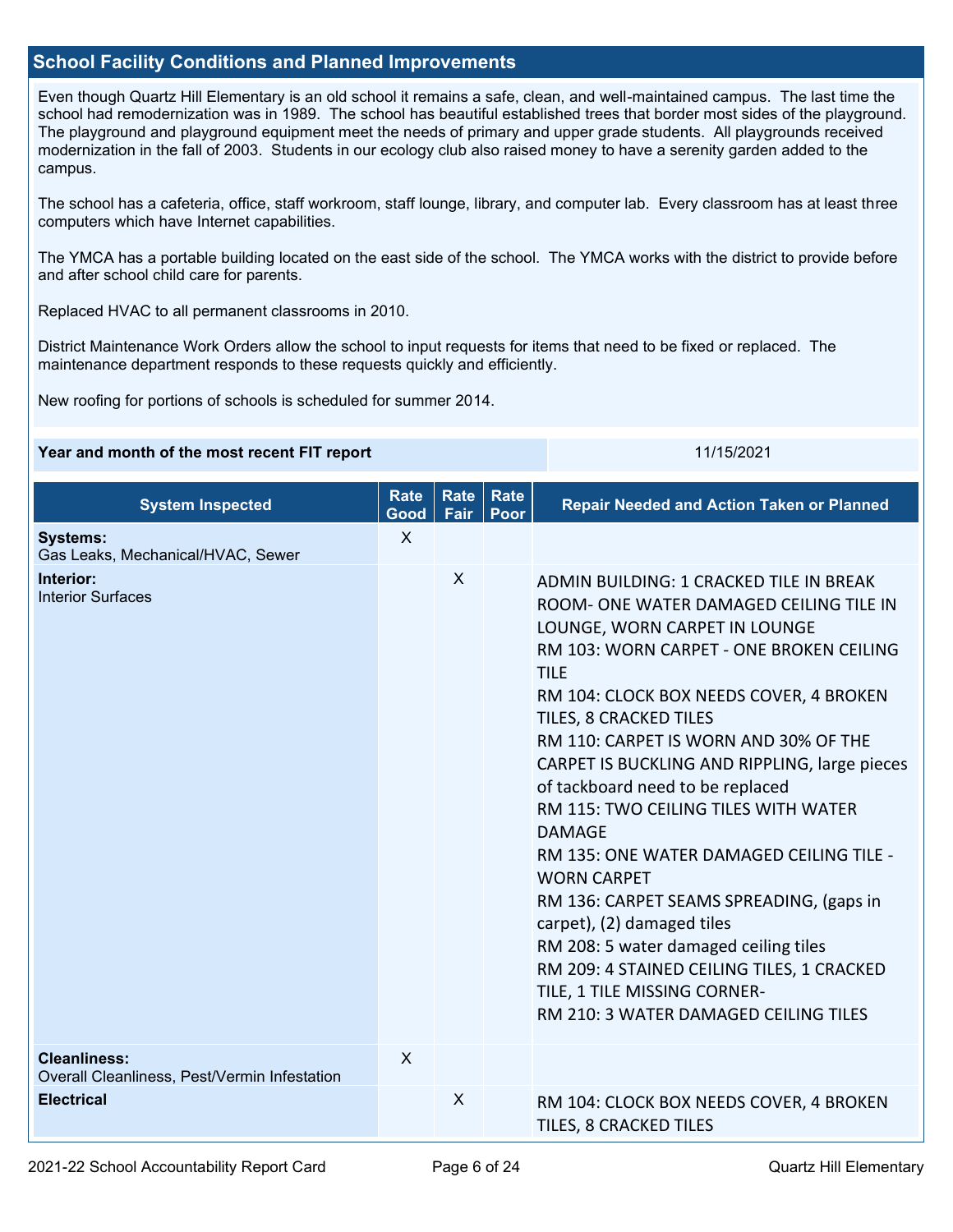| <b>School Facility Conditions and Planned Improvements</b>                    |         |  |  |                                                                                                                                                                                                                                                                                                                                                                                                                                                                                     |  |
|-------------------------------------------------------------------------------|---------|--|--|-------------------------------------------------------------------------------------------------------------------------------------------------------------------------------------------------------------------------------------------------------------------------------------------------------------------------------------------------------------------------------------------------------------------------------------------------------------------------------------|--|
|                                                                               |         |  |  | RM 105: CLOCK BOX NEEDS COVER, 1 BROKEN<br><b>TILE</b><br>RM 106: CLOCK BOX NEEDS COVER,<br>RM 135: ONE WATER DAMAGED CEILING TILE -<br><b>WORN CARPET</b><br>RM 205: LIGHT DEFUSER CRACKED AND MISSING<br>PIECE - CLOCK BOX COVER MISSING - EXPOSED<br>WIRING OLD CLOCK, CARPET AND MOLDING<br><b>LIFTING ON SIDE</b><br>RM 207: CLOCK BOX COVER MISSING/exposed<br>wiring, 1 FRAYED CARPET ARCOSS THE ENTIRE<br><b>CLASSROOM (WIDTH)</b><br>RM 208: 5 water damaged ceiling tiles |  |
| <b>Restrooms/Fountains:</b><br>Restrooms, Sinks/ Fountains                    | $\sf X$ |  |  | RM 111:<br>RM 117: COVER MISSING ON EXHAUST FAN IN<br><b>GIRLS RR</b>                                                                                                                                                                                                                                                                                                                                                                                                               |  |
| Safety:<br>Fire Safety, Hazardous Materials                                   | X       |  |  |                                                                                                                                                                                                                                                                                                                                                                                                                                                                                     |  |
| <b>Structural:</b><br>Structural Damage, Roofs                                | $\sf X$ |  |  |                                                                                                                                                                                                                                                                                                                                                                                                                                                                                     |  |
| <b>External:</b><br>Playground/School Grounds, Windows/<br>Doors/Gates/Fences | X       |  |  |                                                                                                                                                                                                                                                                                                                                                                                                                                                                                     |  |

| <b>Overall Facility Rate</b> |      |      |      |  |  |  |
|------------------------------|------|------|------|--|--|--|
| <b>Exemplary</b>             | Good | Fair | Poor |  |  |  |
|                              |      |      |      |  |  |  |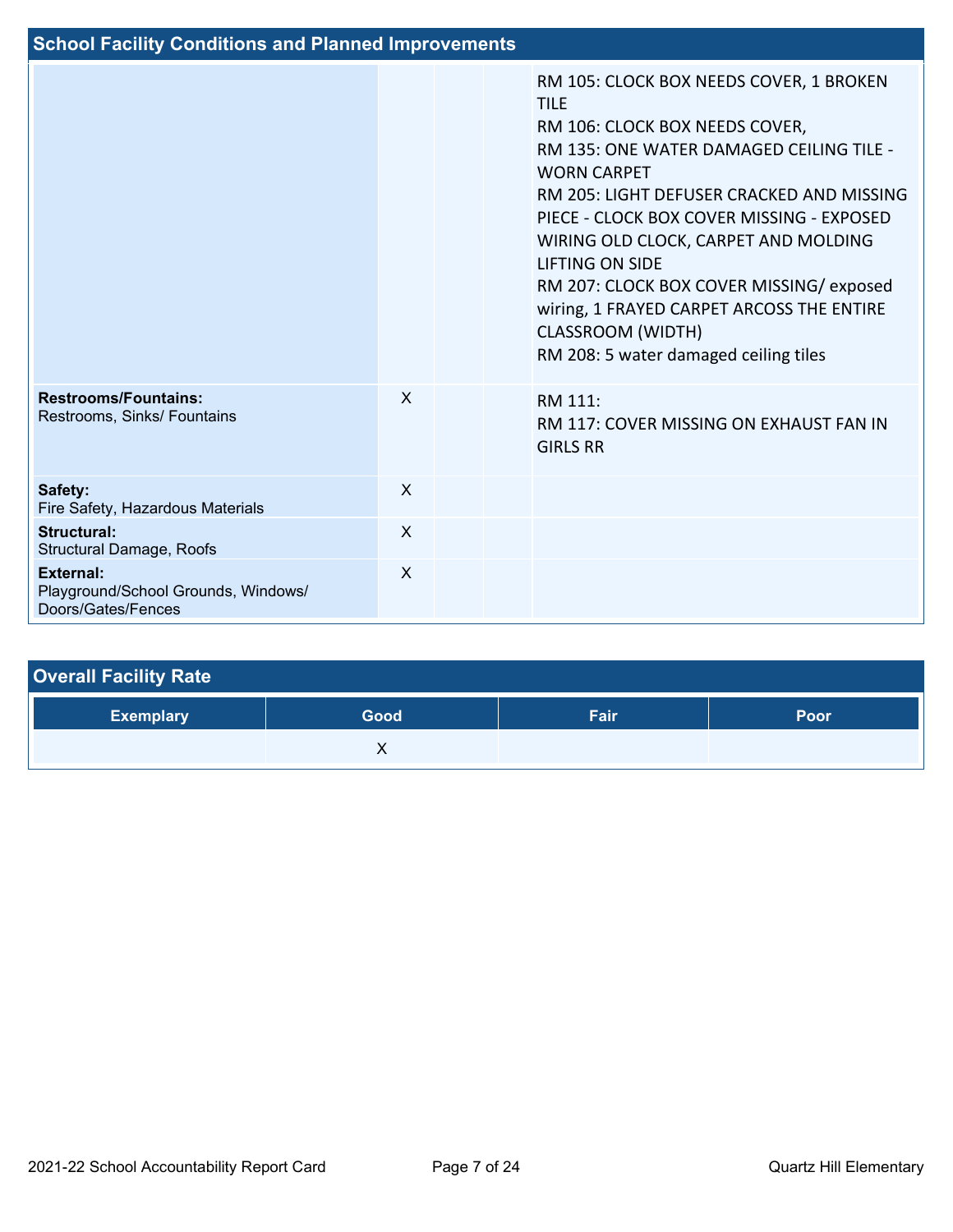## **B. Pupil Outcomes State Priority: Pupil Achievement**

The SARC provides the following information relevant to the State priority: Pupil Achievement (Priority 4):

#### **Statewide Assessments**

(i.e., California Assessment of Student Performance and Progress [CAASPP] System includes the Smarter Balanced Summative Assessments for students in the general education population and the California Alternate Assessments [CAAs] for English language arts/literacy [ELA] and mathematics given in grades three through eight and grade eleven. Only eligible students may participate in the administration of the CAAs. CAAs items are aligned with alternate achievement standards, which are linked with the Common Core State Standards [CCSS] for students with the most significant cognitive disabilities).

The CAASPP System encompasses the following assessments and student participation requirements:

- 1. **Smarter Balanced Summative Assessments and CAAs for ELA** in grades three through eight and grade eleven.
- 2. **Smarter Balanced Summative Assessments and CAAs for mathematics** in grades three through eight and grade eleven.
- 3. **California Science Test (CAST) and CAAs for Science** in grades five, eight, and once in high school (i.e., grade ten, eleven, or twelve).

#### **SARC Reporting in the 2020-2021 School Year Only**

Where the most viable option, LEAs were required to administer the statewide summative assessment in ELA and mathematics. Where a statewide summative assessment was not the most viable option for the LEA (or for one or more gradelevel[s] within the LEA) due to the pandemic, LEAs were allowed to report results from a different assessment that met the criteria established by the State Board of Education (SBE) on March 16, 2021. The assessments were required to be:

- Aligned with CA CCSS for ELA and mathematics;
- Available to students in grades 3 through 8, and grade 11; and
- Uniformly administered across a grade, grade span, school, or district to all eligible students.

#### **Options**

Note that the CAAs could only be administered in-person following health and safety requirements. If it was not viable for the LEA to administer the CAAs in person with health and safety guidelines in place, the LEA was directed to not administer the tests. There were no other assessment options available for the CAAs. Schools administered the Smarter Balanced Summative Assessments for ELA and mathematics, other assessments that meet the SBE criteria, or a combination of both, and they could only choose one of the following:

- Smarter Balanced ELA and mathematics summative assessments;
- Other assessments meeting the SBE criteria; or
- Combination of Smarter Balanced ELA and mathematics summative assessments and other assessments.

The percentage of students who have successfully completed courses that satisfy the requirements for entrance to the University of California and the California State University, or career technical education sequences or programs of study.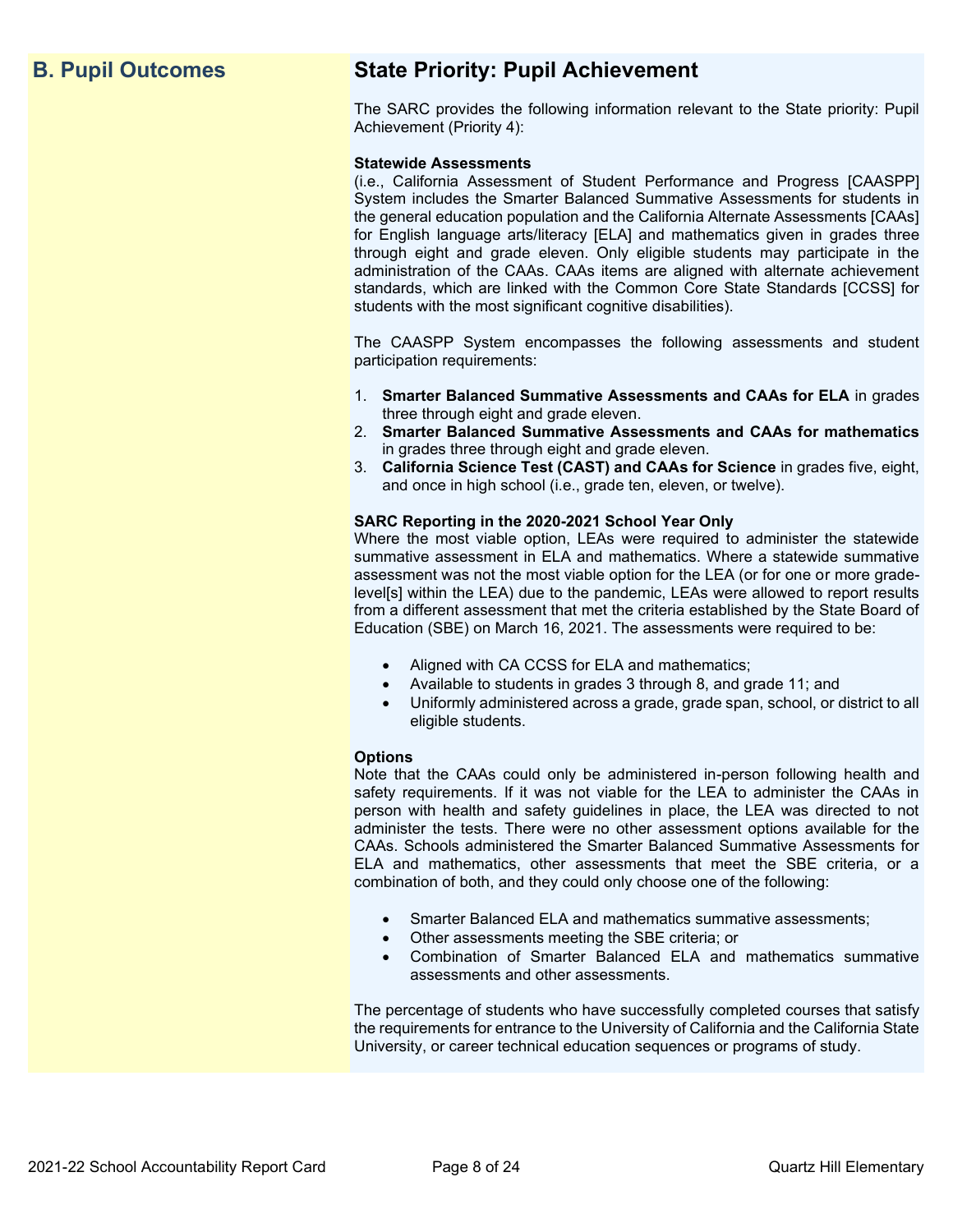## **Percentage of Students Meeting or Exceeding the State Standard on CAASPP**

This table displays CAASPP test results in ELA and mathematics for all students grades three through eight and grade eleven taking and completing a state-administered assessment.

The 2019-2020 data cells with N/A values indicate that the 2019-2020 data are not available due to the COVID-19 pandemic and resulting summative test suspension. The Executive Order N-30-20 was issued which waived the assessment, accountability, and reporting requirements for the 2019-2020 school year.

The 2020-2021 data cells have N/A values because these data are not comparable to other year data due to the COVID-19 pandemic during the 2020-2021 school year. Where the CAASPP assessments in ELA and/or mathematics is not the most viable option, the LEAs were allowed to administer local assessments. Therefore, the 2020-2021 data between school years for the school, district, state are not an accurate comparison. As such, it is inappropriate to compare results of the 2020-2021 school year to other school years.

| Subject                                                        | <b>School</b><br>2019-20 | <b>School</b><br>2020-21 | <b>District</b><br>2019-20 | <b>District</b><br>2020-21 | <b>State</b><br>2019-20 | <b>State</b><br>2020-21 |
|----------------------------------------------------------------|--------------------------|--------------------------|----------------------------|----------------------------|-------------------------|-------------------------|
| <b>English Language Arts/Literacy</b><br>$(grades 3-8 and 11)$ | N/A                      | N/A                      | N/A                        | N/A                        | N/A                     | N/A                     |
| <b>Mathematics</b><br>$(grades 3-8 and 11)$                    | N/A                      | N/A                      | N/A                        | N/A                        | N/A                     | N/A                     |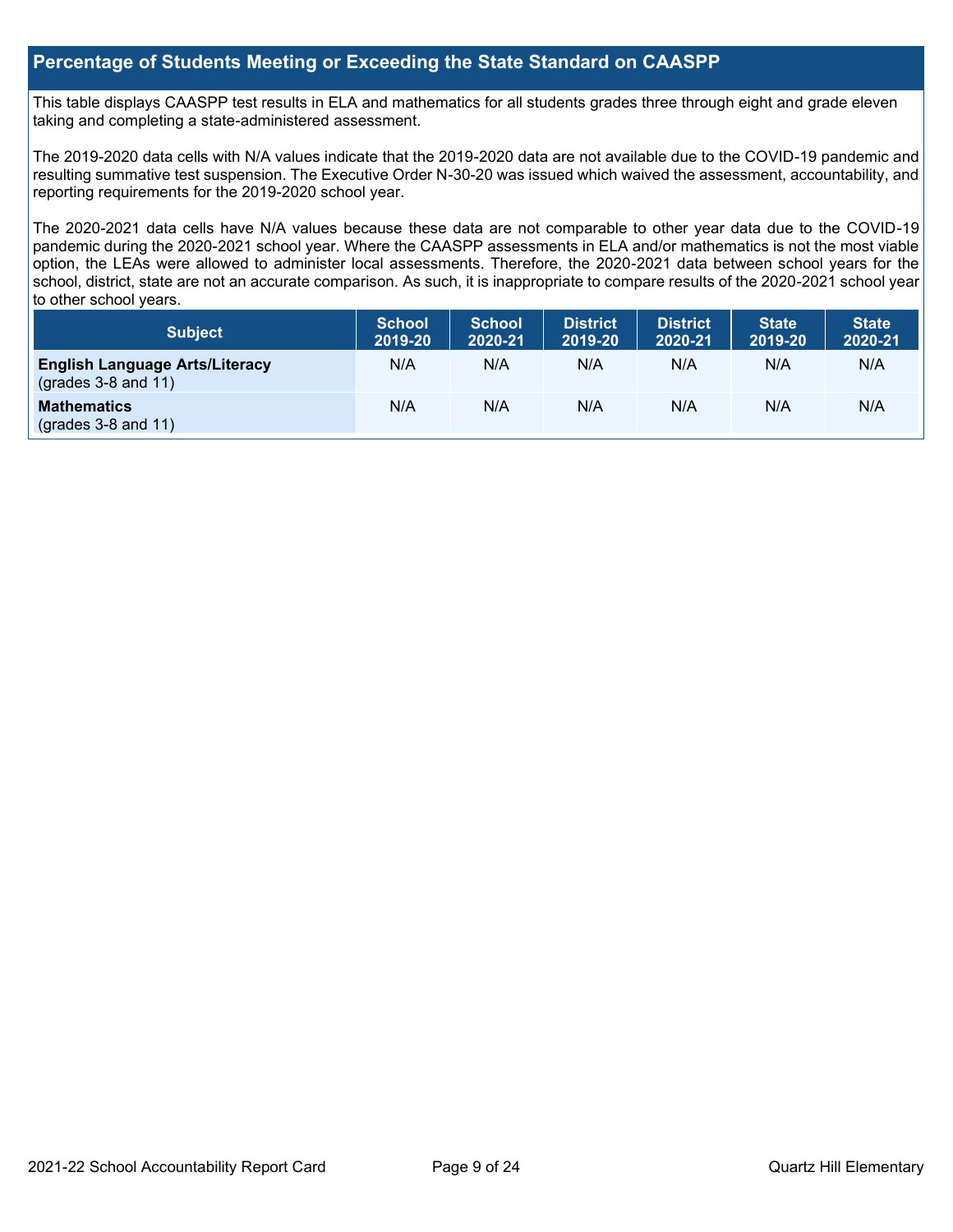## **2020-21 CAASPP Test Results in ELA by Student Group**

This table displays CAASPP test results in ELA by student group for students grades three through eight and grade eleven taking and completing a state-administered assessment. The CDE will populate this table for schools in cases where the school administered the CAASPP assessment. In cases where the school administered a local assessment instead of CAASPP, the CDE will populate this table with "NT" values, meaning this school did not test students using the CAASPP. See the local assessment(s) table for more information.

| <b>CAASPP</b><br><b>Student Groups</b>               | <b>CAASPP</b><br><b>Total</b><br><b>Enrollment</b> | <b>CAASPP</b><br><b>Number</b><br><b>Tested</b> | <b>CAASPP</b><br><b>Percent</b><br><b>Tested</b> | <b>CAASPP</b><br><b>Percent</b><br><b>Not Tested</b> | <b>CAASPP</b><br><b>Percent</b><br>Met or<br><b>Exceeded</b> |
|------------------------------------------------------|----------------------------------------------------|-------------------------------------------------|--------------------------------------------------|------------------------------------------------------|--------------------------------------------------------------|
| <b>All Students</b>                                  | 467                                                | <b>NT</b>                                       | <b>NT</b>                                        | <b>NT</b>                                            | <b>NT</b>                                                    |
| <b>Female</b>                                        | 235                                                | <b>NT</b>                                       | <b>NT</b>                                        | <b>NT</b>                                            | <b>NT</b>                                                    |
| <b>Male</b>                                          | 232                                                | <b>NT</b>                                       | <b>NT</b>                                        | <b>NT</b>                                            | <b>NT</b>                                                    |
| American Indian or Alaska Native                     | $\overline{\phantom{a}}$                           | <b>NT</b>                                       | <b>NT</b>                                        | <b>NT</b>                                            | <b>NT</b>                                                    |
| <b>Asian</b>                                         | $-$                                                | <b>NT</b>                                       | <b>NT</b>                                        | <b>NT</b>                                            | <b>NT</b>                                                    |
| <b>Black or African American</b>                     | 45                                                 | <b>NT</b>                                       | <b>NT</b>                                        | <b>NT</b>                                            | <b>NT</b>                                                    |
| <b>Filipino</b>                                      | $\overline{\phantom{a}}$                           | <b>NT</b>                                       | <b>NT</b>                                        | <b>NT</b>                                            | <b>NT</b>                                                    |
| <b>Hispanic or Latino</b>                            | 245                                                | <b>NT</b>                                       | <b>NT</b>                                        | <b>NT</b>                                            | <b>NT</b>                                                    |
| Native Hawaiian or Pacific Islander                  | $\mathbf 0$                                        | $\mathbf 0$                                     | $\mathbf 0$                                      | $\overline{0}$                                       | 0                                                            |
| <b>Two or More Races</b>                             | 33                                                 | <b>NT</b>                                       | <b>NT</b>                                        | <b>NT</b>                                            | <b>NT</b>                                                    |
| <b>White</b>                                         | 133                                                | <b>NT</b>                                       | <b>NT</b>                                        | <b>NT</b>                                            | <b>NT</b>                                                    |
| <b>English Learners</b>                              | 43                                                 | <b>NT</b>                                       | <b>NT</b>                                        | <b>NT</b>                                            | <b>NT</b>                                                    |
| <b>Foster Youth</b>                                  | $\overline{\phantom{a}}$                           | <b>NT</b>                                       | <b>NT</b>                                        | <b>NT</b>                                            | <b>NT</b>                                                    |
| <b>Homeless</b>                                      | 144                                                | <b>NT</b>                                       | <b>NT</b>                                        | <b>NT</b>                                            | <b>NT</b>                                                    |
| <b>Military</b>                                      | --                                                 | <b>NT</b>                                       | <b>NT</b>                                        | <b>NT</b>                                            | <b>NT</b>                                                    |
| <b>Socioeconomically Disadvantaged</b>               | 307                                                | <b>NT</b>                                       | <b>NT</b>                                        | <b>NT</b>                                            | <b>NT</b>                                                    |
| <b>Students Receiving Migrant Education Services</b> | $\mathbf 0$                                        | $\mathbf 0$                                     | $\mathbf 0$                                      | $\mathbf 0$                                          | 0                                                            |
| <b>Students with Disabilities</b>                    | 47                                                 | <b>NT</b>                                       | <b>NT</b>                                        | <b>NT</b>                                            | <b>NT</b>                                                    |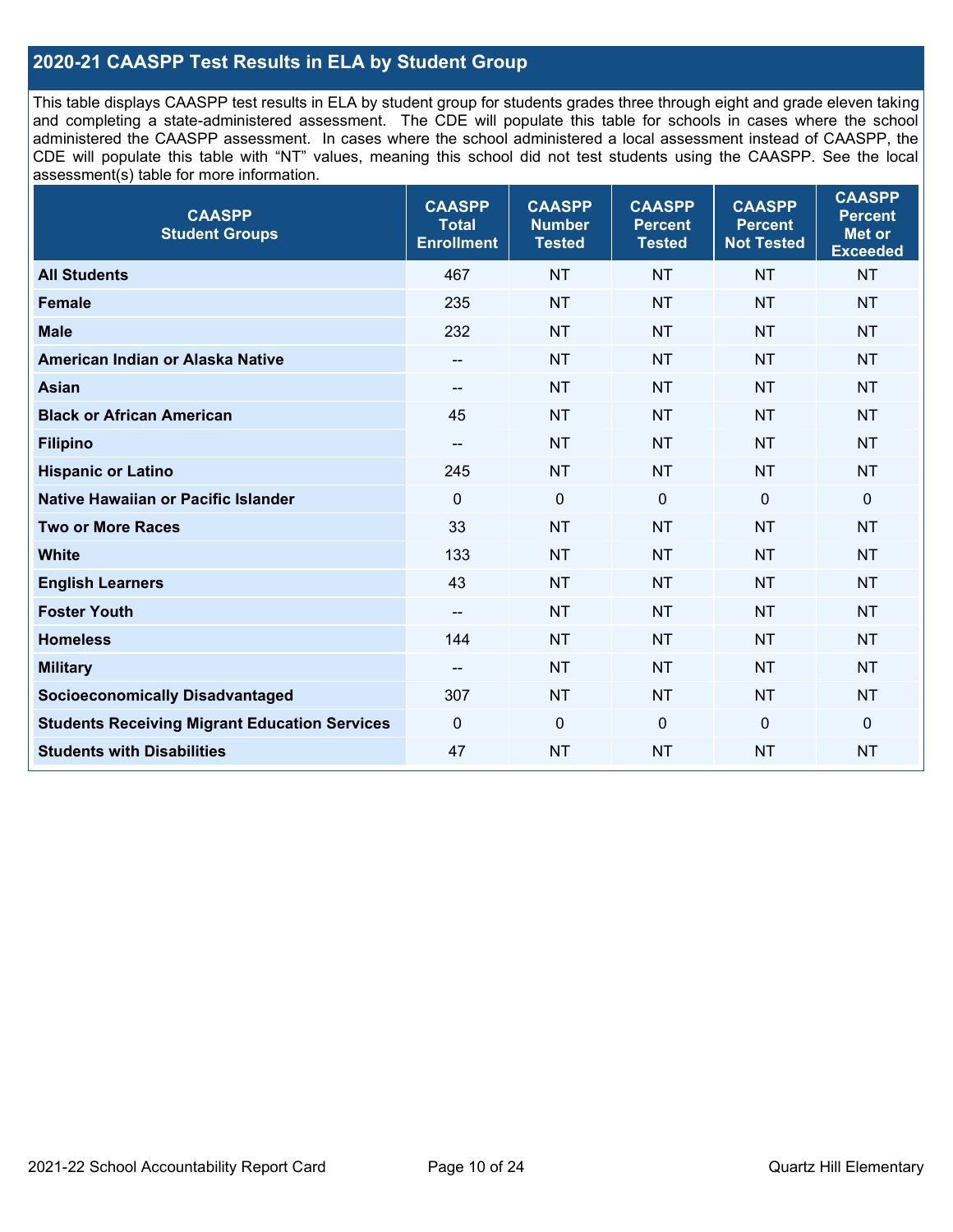## **2020-21 CAASPP Test Results in Math by Student Group**

This table displays CAASPP test results in Math by student group for students grades three through eight and grade eleven taking and completing a state-administered assessment. The CDE will populate this table for schools in cases where the school administered the CAASPP assessment. In cases where the school administered a local assessment instead of CAASPP, the CDE will populate this table with "NT" values, meaning this school did not test students using the CAASPP. See the local assessment(s) table for more information.

| <b>CAASPP</b><br><b>Student Groups</b>               | <b>CAASPP</b><br><b>Total</b><br><b>Enrollment</b> | <b>CAASPP</b><br><b>Number</b><br><b>Tested</b> | <b>CAASPP</b><br><b>Percent</b><br><b>Tested</b> | <b>CAASPP</b><br><b>Percent</b><br><b>Not Tested</b> | <b>CAASPP</b><br><b>Percent</b><br><b>Met or</b><br><b>Exceeded</b> |
|------------------------------------------------------|----------------------------------------------------|-------------------------------------------------|--------------------------------------------------|------------------------------------------------------|---------------------------------------------------------------------|
| <b>All Students</b>                                  | 467                                                | <b>NT</b>                                       | <b>NT</b>                                        | <b>NT</b>                                            | <b>NT</b>                                                           |
| <b>Female</b>                                        | 235                                                | <b>NT</b>                                       | <b>NT</b>                                        | <b>NT</b>                                            | <b>NT</b>                                                           |
| <b>Male</b>                                          | 232                                                | <b>NT</b>                                       | <b>NT</b>                                        | <b>NT</b>                                            | <b>NT</b>                                                           |
| American Indian or Alaska Native                     | $-$                                                | <b>NT</b>                                       | <b>NT</b>                                        | <b>NT</b>                                            | <b>NT</b>                                                           |
| <b>Asian</b>                                         | $\overline{\phantom{a}}$                           | <b>NT</b>                                       | <b>NT</b>                                        | <b>NT</b>                                            | <b>NT</b>                                                           |
| <b>Black or African American</b>                     | 45                                                 | <b>NT</b>                                       | <b>NT</b>                                        | <b>NT</b>                                            | <b>NT</b>                                                           |
| <b>Filipino</b>                                      | $\overline{\phantom{a}}$                           | <b>NT</b>                                       | <b>NT</b>                                        | <b>NT</b>                                            | <b>NT</b>                                                           |
| <b>Hispanic or Latino</b>                            | 245                                                | <b>NT</b>                                       | <b>NT</b>                                        | <b>NT</b>                                            | <b>NT</b>                                                           |
| Native Hawaiian or Pacific Islander                  | $\mathbf 0$                                        | $\mathbf 0$                                     | $\mathbf 0$                                      | $\mathbf 0$                                          | $\mathbf 0$                                                         |
| <b>Two or More Races</b>                             | 33                                                 | <b>NT</b>                                       | <b>NT</b>                                        | <b>NT</b>                                            | <b>NT</b>                                                           |
| <b>White</b>                                         | 133                                                | <b>NT</b>                                       | <b>NT</b>                                        | <b>NT</b>                                            | <b>NT</b>                                                           |
| <b>English Learners</b>                              | 43                                                 | <b>NT</b>                                       | <b>NT</b>                                        | <b>NT</b>                                            | <b>NT</b>                                                           |
| <b>Foster Youth</b>                                  | $\overline{\phantom{a}}$                           | <b>NT</b>                                       | <b>NT</b>                                        | <b>NT</b>                                            | <b>NT</b>                                                           |
| <b>Homeless</b>                                      | 144                                                | <b>NT</b>                                       | <b>NT</b>                                        | <b>NT</b>                                            | <b>NT</b>                                                           |
| <b>Military</b>                                      | --                                                 | <b>NT</b>                                       | <b>NT</b>                                        | <b>NT</b>                                            | <b>NT</b>                                                           |
| <b>Socioeconomically Disadvantaged</b>               | 307                                                | <b>NT</b>                                       | <b>NT</b>                                        | <b>NT</b>                                            | <b>NT</b>                                                           |
| <b>Students Receiving Migrant Education Services</b> | $\mathbf{0}$                                       | $\mathbf 0$                                     | $\mathbf{0}$                                     | $\mathbf 0$                                          | $\mathbf 0$                                                         |
| <b>Students with Disabilities</b>                    | 47                                                 | <b>NT</b>                                       | <b>NT</b>                                        | <b>NT</b>                                            | <b>NT</b>                                                           |

## **2020-21 Local Assessment Test Results in ELA by Student Group**

This table displays Local Assessment test results in ELA by student group for students grades three through eight and grade eleven. LEAs/schools will populate this table for schools in cases where the school administered a local assessment. In cases where the school administered the CAASPP assessment, LEAs/schools will populate this table with "N/A" values in all cells, meaning this table is Not Applicable for this school.

\*At or above the grade-level standard in the context of the local assessment administered.

## **2020-21 Local Assessment Test Results in Math by Student Group**

This table displays Local Assessment test results in Math by student group for students grades three through eight and grade eleven. LEAs/schools will populate this table for schools in cases where the school administered a local assessment. In cases where the school administered the CAASPP assessment, LEAs/schools will populate this table with "N/A" values in all cells, meaning this table is Not Applicable for this school.

\*At or above the grade-level standard in the context of the local assessment administered.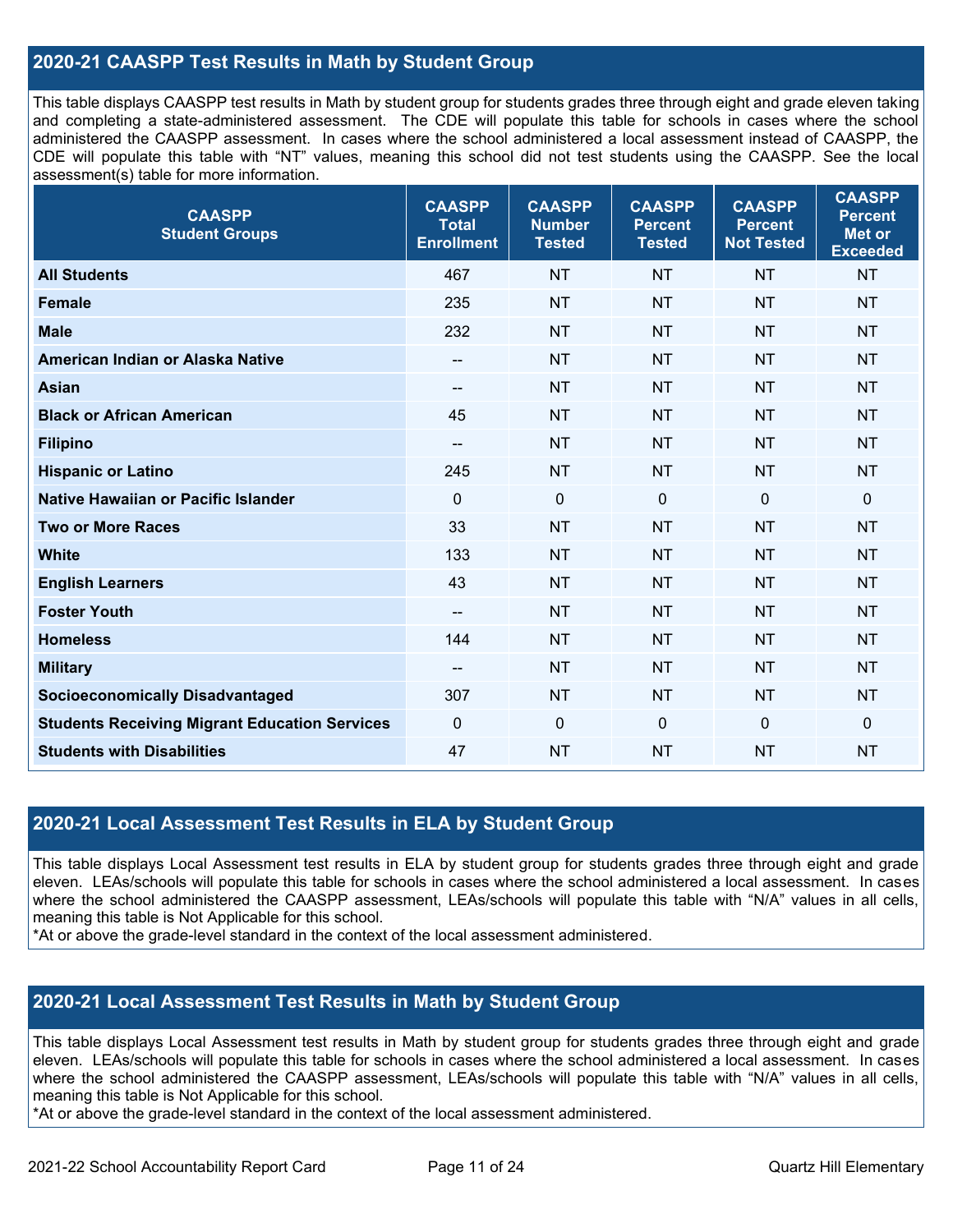## **CAASPP Test Results in Science for All Students**

This table displays the percentage of all students grades five, eight, and High School meeting or exceeding the State Standard.

The 2019-2020 data cells with N/A values indicate that the 2019-2020 data are not available due to the COVID-19 pandemic and resulting summative testing suspension. The Executive Order N-30-20 was issued which waived the assessment, accountability, and reporting requirements for the 2019-2020 school year.

For any 2020-2021 data cells with N/T values indicate that this school did not test students using the CAASPP Science.

| <b>Subject</b>                                  | <b>School</b> | <b>School</b>  | <b>District</b> | <b>District</b> | <b>State</b> | <b>State</b> |
|-------------------------------------------------|---------------|----------------|-----------------|-----------------|--------------|--------------|
|                                                 | 2019-20       | 2020-21        | 2019-20         | 2020-21         | 2019-20      | 2020-21      |
| <b>Science</b><br>(grades 5, 8 and high school) | N/A           | N <sub>1</sub> | N/A             | NT              | N/A          | 28.72        |

## **2020-21 CAASPP Test Results in Science by Student Group**

This table displays CAASPP test results in Science by student group for students grades five, eight, and High School. For any data cells with N/T values indicate that this school did not test students using the CAASPP Science.

| <b>Student Group</b>                                 | <b>Total</b><br><b>Enrollment</b> | <b>Number</b><br><b>Tested</b> | <b>Percent</b><br><b>Tested</b> | <b>Percent</b><br><b>Not Tested</b> | <b>Percent</b><br><b>Met or</b><br><b>Exceeded</b> |
|------------------------------------------------------|-----------------------------------|--------------------------------|---------------------------------|-------------------------------------|----------------------------------------------------|
| <b>All Students</b>                                  | 119                               | <b>NT</b>                      | <b>NT</b>                       | <b>NT</b>                           | <b>NT</b>                                          |
| <b>Female</b>                                        | 61                                | <b>NT</b>                      | <b>NT</b>                       |                                     |                                                    |
| <b>Male</b>                                          | 58                                | <b>NT</b>                      | <b>NT</b>                       |                                     |                                                    |
| American Indian or Alaska Native                     | $\overline{\phantom{a}}$          | <b>NT</b>                      | <b>NT</b>                       | <b>NT</b>                           | <b>NT</b>                                          |
| <b>Asian</b>                                         |                                   | <b>NT</b>                      | <b>NT</b>                       | <b>NT</b>                           | <b>NT</b>                                          |
| <b>Black or African American</b>                     | --                                | <b>NT</b>                      | <b>NT</b>                       | <b>NT</b>                           | <b>NT</b>                                          |
| <b>Filipino</b>                                      | --                                | <b>NT</b>                      | <b>NT</b>                       | <b>NT</b>                           | <b>NT</b>                                          |
| <b>Hispanic or Latino</b>                            | 58                                | <b>NT</b>                      | <b>NT</b>                       | <b>NT</b>                           | <b>NT</b>                                          |
| Native Hawaiian or Pacific Islander                  | $\overline{0}$                    | $\mathbf 0$                    | $\mathbf 0$                     | $\overline{0}$                      | $\mathbf 0$                                        |
| <b>Two or More Races</b>                             | --                                | <b>NT</b>                      | <b>NT</b>                       | <b>NT</b>                           | <b>NT</b>                                          |
| <b>White</b>                                         | 40                                | <b>NT</b>                      | <b>NT</b>                       | <b>NT</b>                           | <b>NT</b>                                          |
| <b>English Learners</b>                              | --                                | <b>NT</b>                      | <b>NT</b>                       | <b>NT</b>                           | <b>NT</b>                                          |
| <b>Foster Youth</b>                                  | --                                | <b>NT</b>                      | <b>NT</b>                       | <b>NT</b>                           | <b>NT</b>                                          |
| <b>Homeless</b>                                      | 40                                | <b>NT</b>                      | <b>NT</b>                       | <b>NT</b>                           | <b>NT</b>                                          |
| <b>Military</b>                                      | $\overline{\phantom{a}}$          | <b>NT</b>                      | <b>NT</b>                       | <b>NT</b>                           | <b>NT</b>                                          |
| <b>Socioeconomically Disadvantaged</b>               | 80                                | <b>NT</b>                      | <b>NT</b>                       | <b>NT</b>                           | <b>NT</b>                                          |
| <b>Students Receiving Migrant Education Services</b> | 0                                 | 0                              | $\mathbf{0}$                    | $\mathbf{0}$                        | $\mathbf{0}$                                       |
| <b>Students with Disabilities</b>                    | 17                                | <b>NT</b>                      | <b>NT</b>                       | <b>NT</b>                           | <b>NT</b>                                          |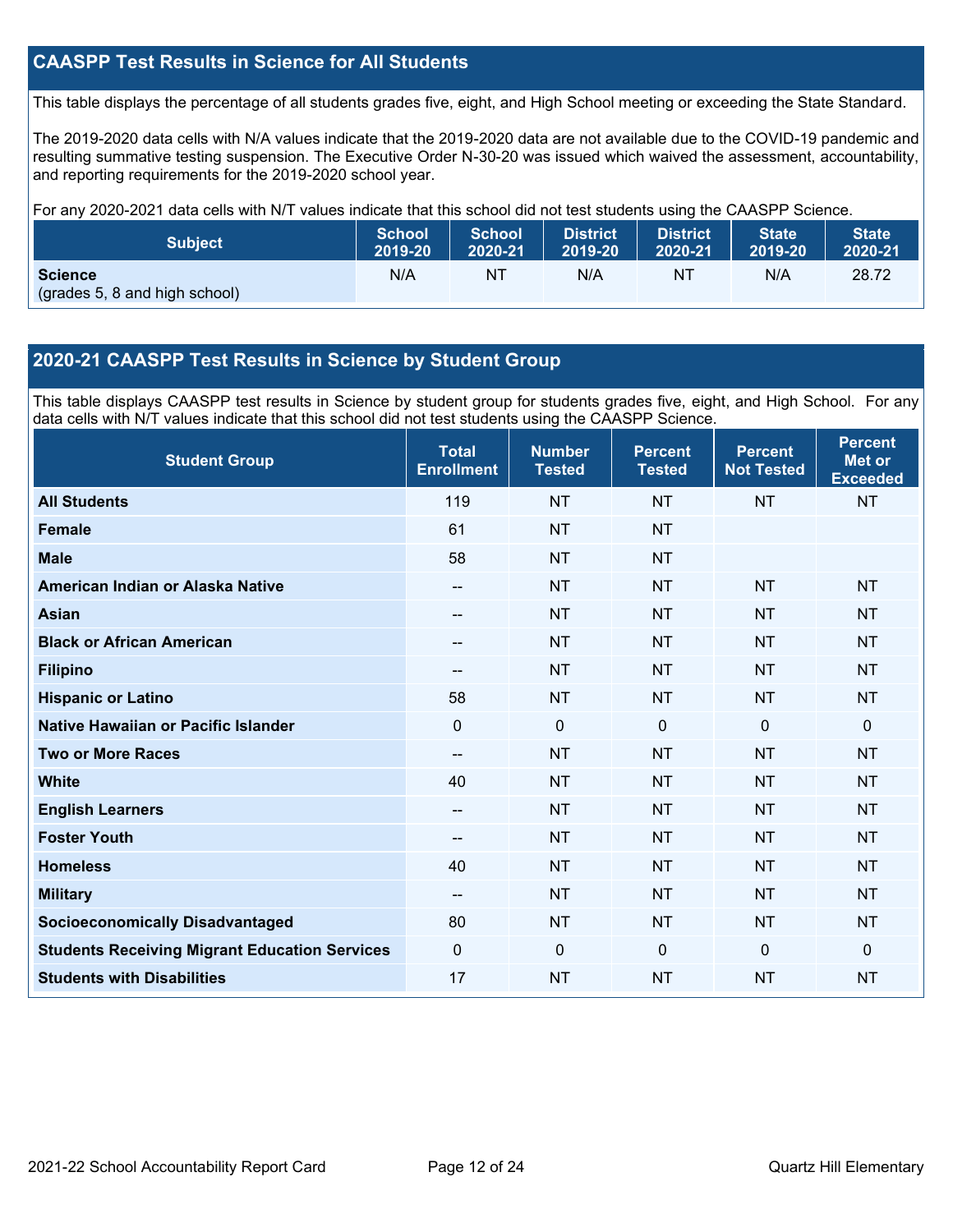## **B. Pupil Outcomes State Priority: Other Pupil Outcomes**

The SARC provides the following information relevant to the State priority: Other Pupil Outcomes (Priority 8): Pupil outcomes in the subject area of physical education.

## **2020-21 California Physical Fitness Test Results**

Due to the COVID-19 crisis, the Physical Fitness Test was suspended during the 2020-2021 school year and therefore no data are reported and each cell in this table is populated with "N/A."

| <b>Grade Level</b> | <b>Four of Six Fitness Standards</b> | <b>Five of Six Fitness Standards</b> | Percentage of Students Meeting   Percentage of Students Meeting   Percentage of Students Meeting  <br><b>Six of Six Fitness Standards</b> |
|--------------------|--------------------------------------|--------------------------------------|-------------------------------------------------------------------------------------------------------------------------------------------|
| Grade 5            | N/A                                  | N/A                                  | N/A                                                                                                                                       |
| Grade 7            | N/A                                  | N/A                                  | N/A                                                                                                                                       |
| Grade 9            | N/A                                  | N/A                                  | N/A                                                                                                                                       |

## **C. Engagement State Priority: Parental Involvement**

The SARC provides the following information relevant to the State priority: Parental Involvement (Priority 3): Efforts the school district makes to seek parent input in making decisions regarding the school district and at each school site.

## **2021-22 Opportunities for Parental Involvement**

Quartz Hill Elementary School offers numerous opportunities for parental involvement. At Quartz Hill Elementary we understand the importance of a strong home-school connection. Our PTA offers volunteer opportunities for parents and community members. Members of the PTA work to support classroom instruction and provide extra curricular activities on the Quartz Hill campus through fundraising. School Site Council offers parents an opportunity to provide input when the school is making decisions regarding it's instructional programs that it offers. Parents that are not native English speakers are able to attend ELAC and Family Latino Literacy meetings. Parents that attend the ELAC and Family Latino Literacy meetings to become more connected to our school. They also learn additional strategies on how to assist their students more effectively at home, learn about school events, and have an opportunity to ask questions in their native language.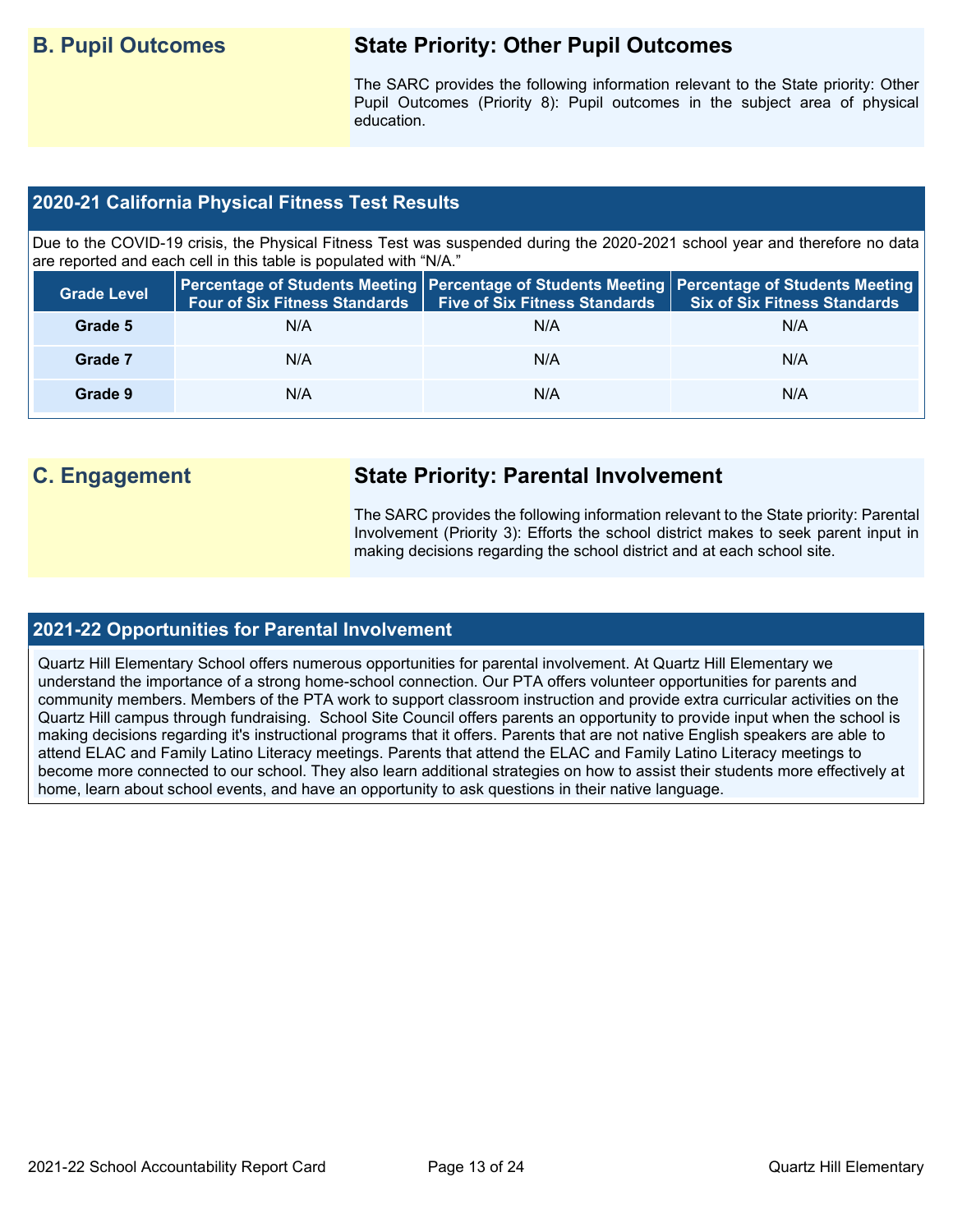## **2020-21 Chronic Absenteeism by Student Group**

| <b>Student Group</b>                                 | <b>Cumulative</b><br><b>Enrollment</b> | <b>Chronic</b><br><b>Absenteeism</b><br><b>Eligible Enrollment</b> | <b>Chronic</b><br><b>Absenteeism</b><br><b>Count</b> | <b>Chronic</b><br><b>Absenteeism</b><br><b>Rate</b> |
|------------------------------------------------------|----------------------------------------|--------------------------------------------------------------------|------------------------------------------------------|-----------------------------------------------------|
| <b>All Students</b>                                  | 910                                    | 885                                                                | 138                                                  | 15.6                                                |
| <b>Female</b>                                        | 437                                    | 422                                                                | 57                                                   | 13.5                                                |
| <b>Male</b>                                          | 473                                    | 463                                                                | 81                                                   | 17.5                                                |
| American Indian or Alaska Native                     | 6                                      | 5                                                                  | $\mathbf{0}$                                         | 0.0                                                 |
| <b>Asian</b>                                         | 14                                     | 14                                                                 | 1                                                    | 7.1                                                 |
| <b>Black or African American</b>                     | 96                                     | 92                                                                 | 32                                                   | 34.8                                                |
| <b>Filipino</b>                                      | $\overline{7}$                         | $\overline{7}$                                                     | $\mathbf{0}$                                         | 0.0                                                 |
| <b>Hispanic or Latino</b>                            | 457                                    | 448                                                                | 61                                                   | 13.6                                                |
| Native Hawaiian or Pacific Islander                  | $\Omega$                               | $\mathbf 0$                                                        | $\mathbf{0}$                                         | 0.0                                                 |
| <b>Two or More Races</b>                             | 56                                     | 54                                                                 | 10                                                   | 18.5                                                |
| <b>White</b>                                         | 273                                    | 264                                                                | 34                                                   | 12.9                                                |
| <b>English Learners</b>                              | 76                                     | 76                                                                 | 11                                                   | 14.5                                                |
| <b>Foster Youth</b>                                  | 17                                     | 17                                                                 | $\overline{2}$                                       | 11.8                                                |
| <b>Homeless</b>                                      | 106                                    | 104                                                                | 14                                                   | 13.5                                                |
| <b>Socioeconomically Disadvantaged</b>               | 574                                    | 559                                                                | 113                                                  | 20.2                                                |
| <b>Students Receiving Migrant Education Services</b> | $\mathbf{0}$                           | $\mathbf 0$                                                        | $\mathbf{0}$                                         | 0.0                                                 |
| <b>Students with Disabilities</b>                    | 136                                    | 127                                                                | 35                                                   | 27.6                                                |

# **C. Engagement State Priority: School Climate**

The SARC provides the following information relevant to the State priority: School Climate (Priority 6):

- Pupil suspension rates;
- Pupil expulsion rates; and
- Other local measures on the sense of safety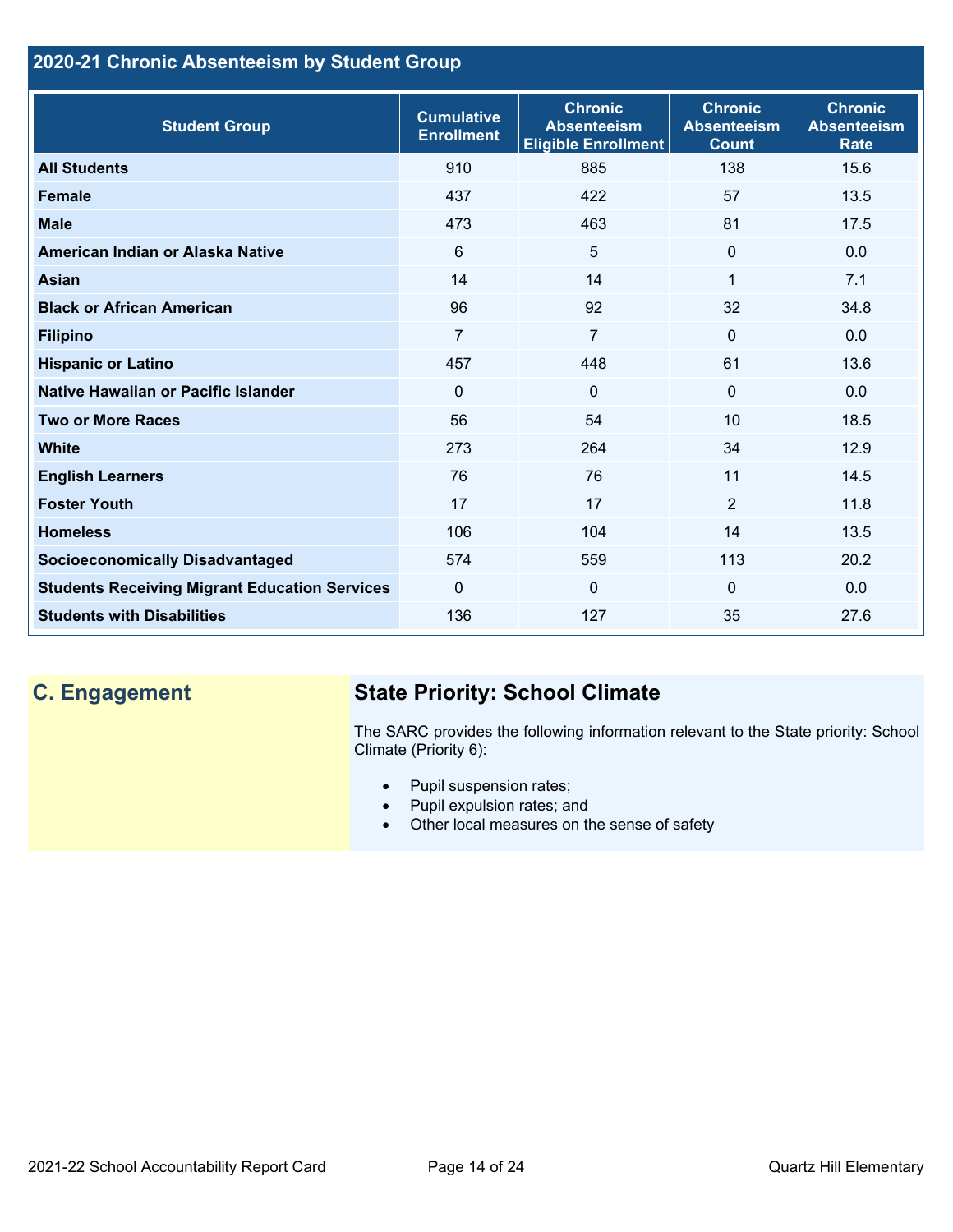## **Suspensions and Expulsions**

This table displays suspensions and expulsions data collected between July through June, each full school year respectively. Data collected during the 2020-21 school year may not be comparable to earlier years of this collection due to differences in learning mode instruction in response to the COVID-19 pandemic.

| <b>Subject</b>     | <b>School</b><br>2018-19 | <b>School</b><br>2020-21 | <b>District</b><br>2018-19 | <b>District</b><br>2020-21 | <b>State</b><br>2018-19 | <b>State</b><br>2020-21 |
|--------------------|--------------------------|--------------------------|----------------------------|----------------------------|-------------------------|-------------------------|
| <b>Suspensions</b> | 4.13                     | 0.00                     | 3.21                       | 0.02                       | 3.47                    | 0.20                    |
| <b>Expulsions</b>  | 0.00                     | 0.00                     | 0.00                       | 0.00                       | 0.08                    | 0.00                    |

This table displays suspensions and expulsions data collected between July through February, partial school year due to the COVID-19 pandemic. The 2019-2020 suspensions and expulsions rate data are not comparable to other year data because the 2019-2020 school year is a partial school year due to the COVID-19 crisis. As such, it would be inappropriate to make any comparisons in rates of suspensions and expulsions in the 2019-2020 school year compared to other school years.

| <b>Subject</b>     | School<br>2019-20 | <b>District</b><br>2019-20 | <b>State</b><br>2019-20 |
|--------------------|-------------------|----------------------------|-------------------------|
| <b>Suspensions</b> | 1.24              | 1.86                       | 2.45                    |
| <b>Expulsions</b>  | 0.00              | 0.00                       | 0.05                    |

## **2020-21 Suspensions and Expulsions by Student Group**

| <b>Student Group</b>                                 | <b>Suspensions Rate</b> | <b>Expulsions Rate</b> |
|------------------------------------------------------|-------------------------|------------------------|
| <b>All Students</b>                                  | 0.00                    | 0.00                   |
| <b>Female</b>                                        | 0.00                    | 0.00                   |
| <b>Male</b>                                          | 0.00                    | 0.00                   |
| American Indian or Alaska Native                     | 0.00                    | 0.00                   |
| <b>Asian</b>                                         | 0.00                    | 0.00                   |
| <b>Black or African American</b>                     | 0.00                    | 0.00                   |
| <b>Filipino</b>                                      | 0.00                    | 0.00                   |
| <b>Hispanic or Latino</b>                            | 0.00                    | 0.00                   |
| Native Hawaiian or Pacific Islander                  | 0.00                    | 0.00                   |
| <b>Two or More Races</b>                             | 0.00                    | 0.00                   |
| <b>White</b>                                         | 0.00                    | 0.00                   |
| <b>English Learners</b>                              | 0.00                    | 0.00                   |
| <b>Foster Youth</b>                                  | 0.00                    | 0.00                   |
| <b>Homeless</b>                                      | 0.00                    | 0.00                   |
| <b>Socioeconomically Disadvantaged</b>               |                         |                        |
| <b>Students Receiving Migrant Education Services</b> | 0.00                    | 0.00                   |
| <b>Students with Disabilities</b>                    |                         |                        |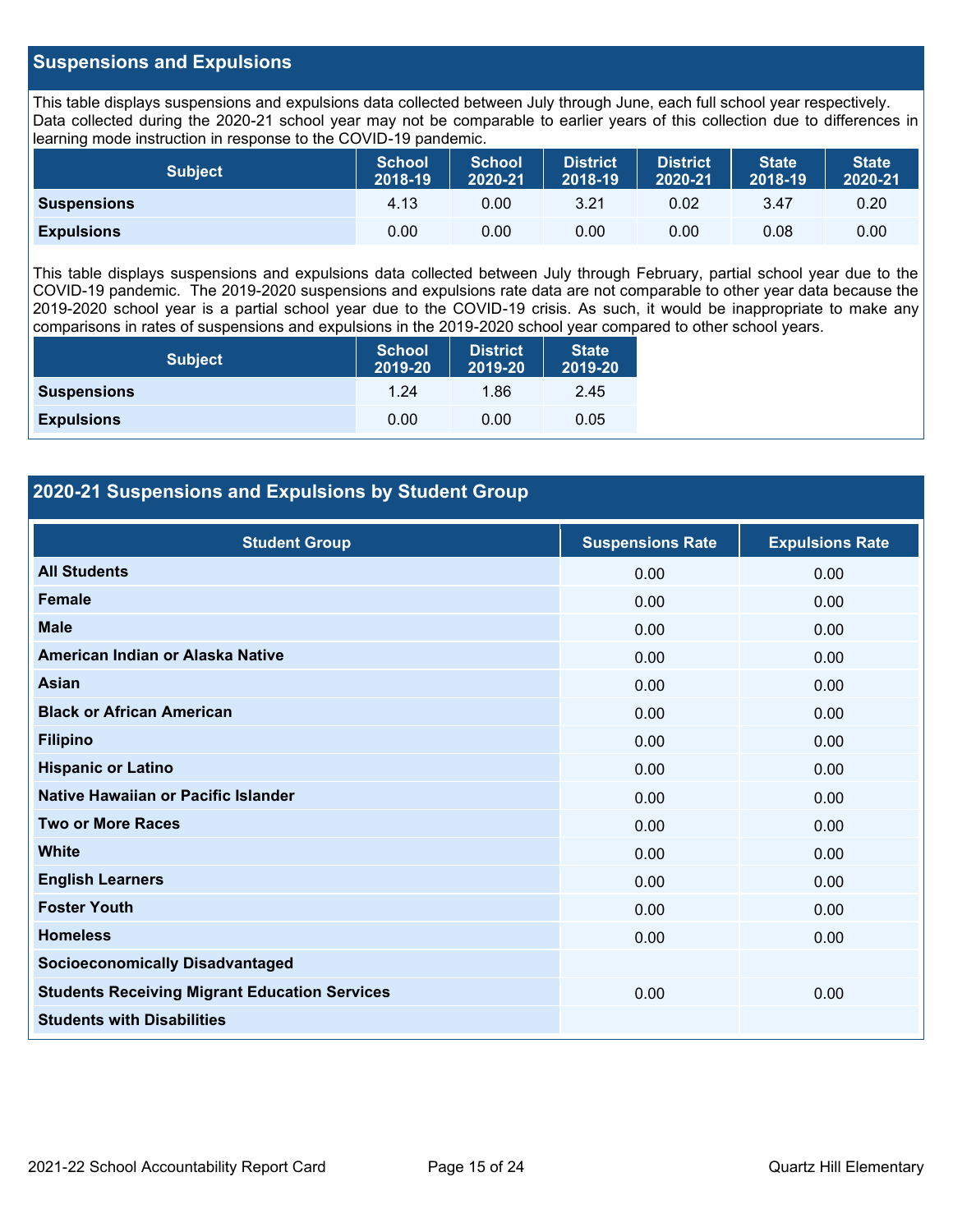## **2021-22 School Safety Plan**

In compliance with Senate Bill 187 and Education Code 35294.6 each Westside School has developed a comprehensive safety plan. The elements of this plan include disaster preparedness and procedures. The Emergency Preparedness Plan is reviewed with the staff and students yearly. Routine emergency preparedness drills are conducted monthly to ensure the safety and well being of students and staff in the event that there is a need for such an evacuation.

## **D. Other SARC Information Information Required in the SARC**

The information in this section is required to be in the SARC but is not included in the state priorities for LCFF.

## **2018-19 Elementary Average Class Size and Class Size Distribution**

This table displays the 2018-19 average class size and class size distribution. The columns titled "Number of Classes" indicates how many classes fall into each size category (a range of total students per class). The "Other" category is for multigrade level classes.

| <b>Grade Level</b> | Average<br><b>Class Size</b> | 1-20 Students | Number of Classes with   Number of Classes with   Number of Classes with<br>21-32 Students | 33+ Students |
|--------------------|------------------------------|---------------|--------------------------------------------------------------------------------------------|--------------|
| K                  | 26                           |               | 5                                                                                          |              |
|                    | 27                           |               | 4                                                                                          |              |
|                    | 30                           |               | 4                                                                                          |              |
|                    | 23                           |               | 4                                                                                          |              |
|                    | 31                           |               | 4                                                                                          |              |
| 5                  | 26                           |               | 4                                                                                          |              |
| 6                  | 32                           |               |                                                                                            |              |
| <b>Other</b>       | 9                            |               |                                                                                            |              |

## **2019-20 Elementary Average Class Size and Class Size Distribution**

This table displays the 2019-20 average class size and class size distribution. The columns titled "Number of Classes" indicates how many classes fall into each size category (a range of total students per class). The "Other" category is for multi-grade level classes.

| <b>Grade Level</b> | <b>Average</b><br><b>Class Size</b> | 1-20 Students | Number of Classes with   Number of Classes with   Number of Classes with<br>21-32 Students | 33+ Students |
|--------------------|-------------------------------------|---------------|--------------------------------------------------------------------------------------------|--------------|
| K                  | 30                                  |               | 5                                                                                          |              |
|                    | 26                                  |               | 4                                                                                          |              |
|                    | 31                                  |               | 4                                                                                          |              |
|                    | 29                                  |               | 4                                                                                          |              |
|                    | 30                                  |               | 4                                                                                          |              |
| 5                  | 29                                  |               | 4                                                                                          |              |
| 6                  | 31                                  |               | 3                                                                                          |              |
| <b>Other</b>       | 16                                  | 3             |                                                                                            |              |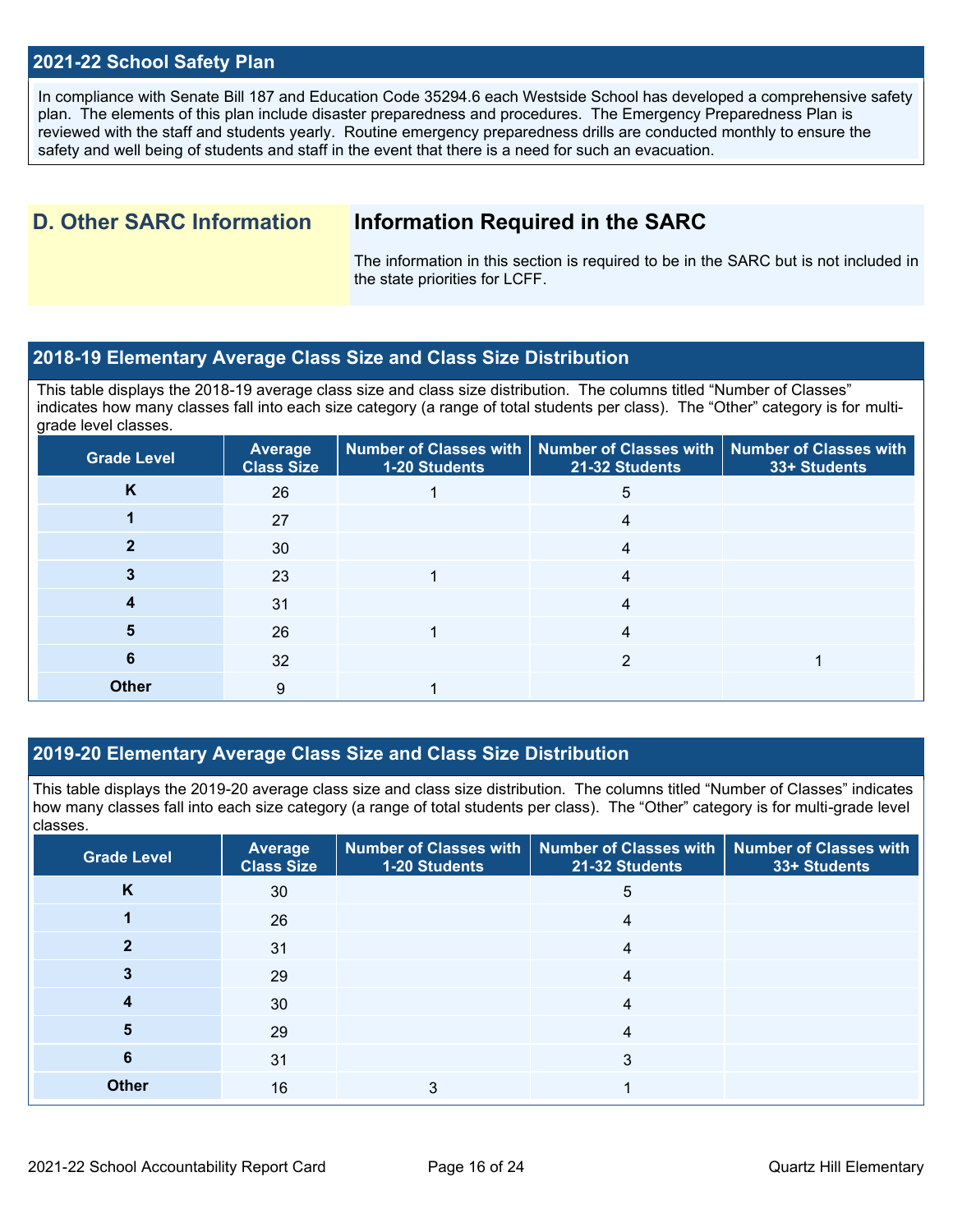## **2020-21 Elementary Average Class Size and Class Size Distribution**

This table displays the 2020-21 average class size and class size distribution. The columns titled "Number of Classes" indicates how many classes fall into each size category (a range of total students per class). The "Other" category is for multi-grade level classes.

| <b>Grade Level</b> | <b>Average</b><br><b>Class Size</b> | 1-20 Students | Number of Classes with   Number of Classes with   Number of Classes with<br>21-32 Students | 33+ Students |
|--------------------|-------------------------------------|---------------|--------------------------------------------------------------------------------------------|--------------|
| K                  | 26                                  |               |                                                                                            |              |
|                    | 25                                  |               | 4                                                                                          |              |
|                    | 25                                  |               | 3                                                                                          |              |
|                    | 28                                  |               | 4                                                                                          |              |
|                    | 26                                  |               |                                                                                            |              |
| 5                  | 27                                  |               | 3                                                                                          |              |
| 6                  | 31                                  |               | っ                                                                                          |              |
| <b>Other</b>       | 16                                  |               |                                                                                            |              |

## **2020-21 Ratio of Pupils to Academic Counselor**

This table displays the ratio of pupils to Academic Counselor. One full time equivalent (FTE) equals one staff member working full time; one FTE could also represent two staff members who each work 50 percent of full time.

| <b>Title</b>                        | <b>Ratio</b> |
|-------------------------------------|--------------|
| <b>Pupils to Academic Counselor</b> | 823          |

## **2020-21 Student Support Services Staff**

This table displays the number of FTE support staff assigned to this school. One full time equivalent (FTE) equals one staff member working full time; one FTE could also represent two staff members who each work 50 percent of full time.

| <b>Title</b>                                                         | <b>Number of FTE Assigned to School</b> |
|----------------------------------------------------------------------|-----------------------------------------|
| <b>Counselor (Academic, Social/Behavioral or Career Development)</b> |                                         |
| Library Media Teacher (Librarian)                                    | 0                                       |
| <b>Library Media Services Staff (Paraprofessional)</b>               | $\mathbf{0}$                            |
| <b>Psychologist</b>                                                  | $\mathbf{0}$                            |
| <b>Social Worker</b>                                                 | $\mathbf{0}$                            |
| <b>Nurse</b>                                                         | 0.4                                     |
| <b>Speech/Language/Hearing Specialist</b>                            | 1.5                                     |
| <b>Resource Specialist (non-teaching)</b>                            | $\mathbf{0}$                            |
| <b>Other</b>                                                         | 2.6                                     |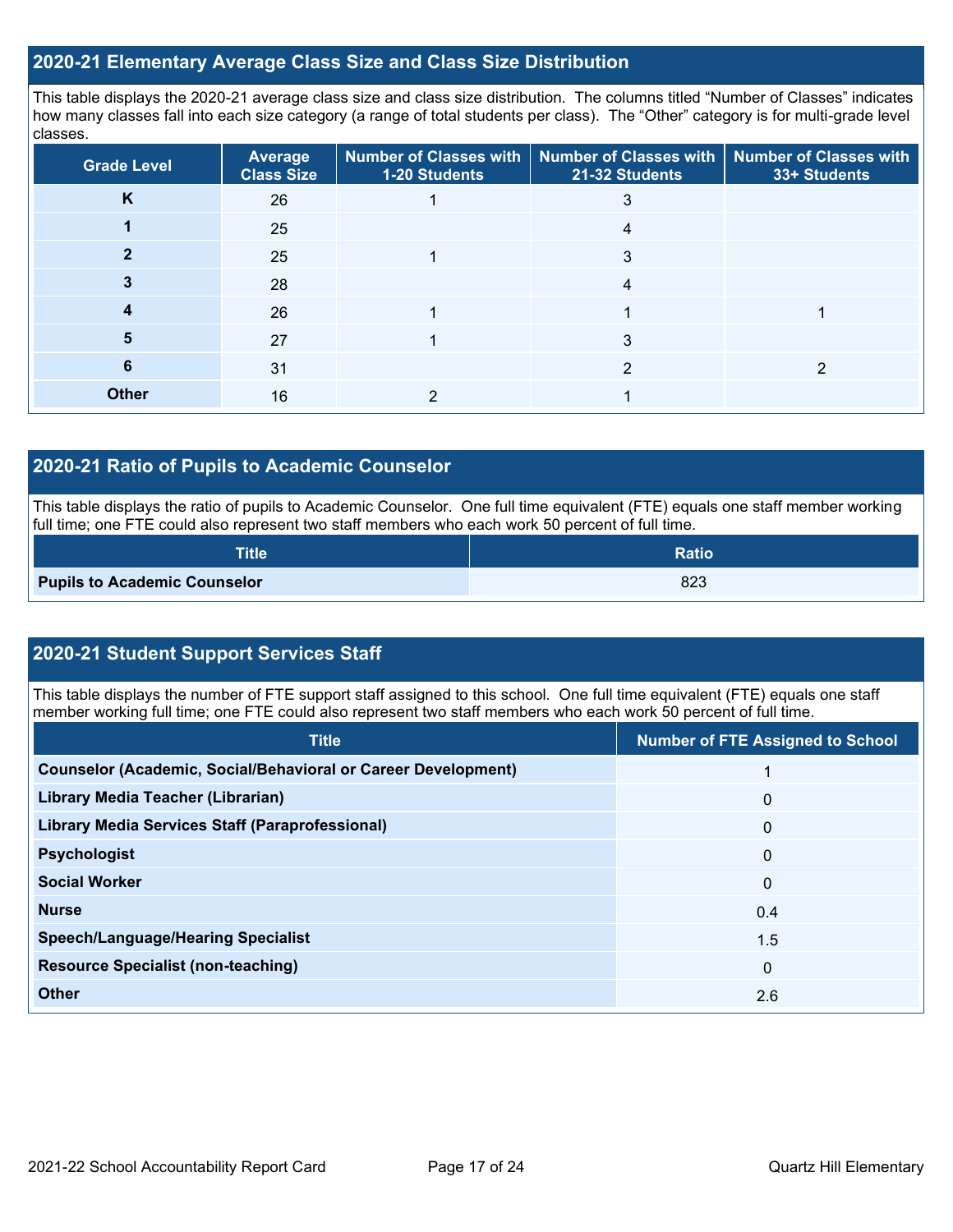## **2019-20 Expenditures Per Pupil and School Site Teacher Salaries**

This table displays the 2019-20 expenditures per pupil and average teach salary for this school. Cells with N/A values do not require data.

| <b>Level</b>                                         | <b>Total</b><br><b>Expenditures</b><br><b>Per Pupil</b> | <b>Expenditures</b><br><b>Per Pupil</b><br>(Restricted) | <b>Expenditures</b><br><b>Per Pupil</b><br>(Unrestricted) | <b>Average</b><br><b>Teacher</b><br><b>Salary</b> |
|------------------------------------------------------|---------------------------------------------------------|---------------------------------------------------------|-----------------------------------------------------------|---------------------------------------------------|
| <b>School Site</b>                                   | \$10,285                                                | \$2,896                                                 | \$7,389                                                   | \$83,038                                          |
| <b>District</b>                                      | N/A                                                     | N/A                                                     | \$7,389                                                   | \$80,090                                          |
| <b>Percent Difference - School Site and District</b> | N/A                                                     | N/A                                                     | 0.0                                                       | 3.6                                               |
| <b>State</b>                                         |                                                         |                                                         | \$8.444                                                   | \$85,863                                          |
| <b>Percent Difference - School Site and State</b>    | N/A                                                     | N/A                                                     | $-13.3$                                                   | $-3.3$                                            |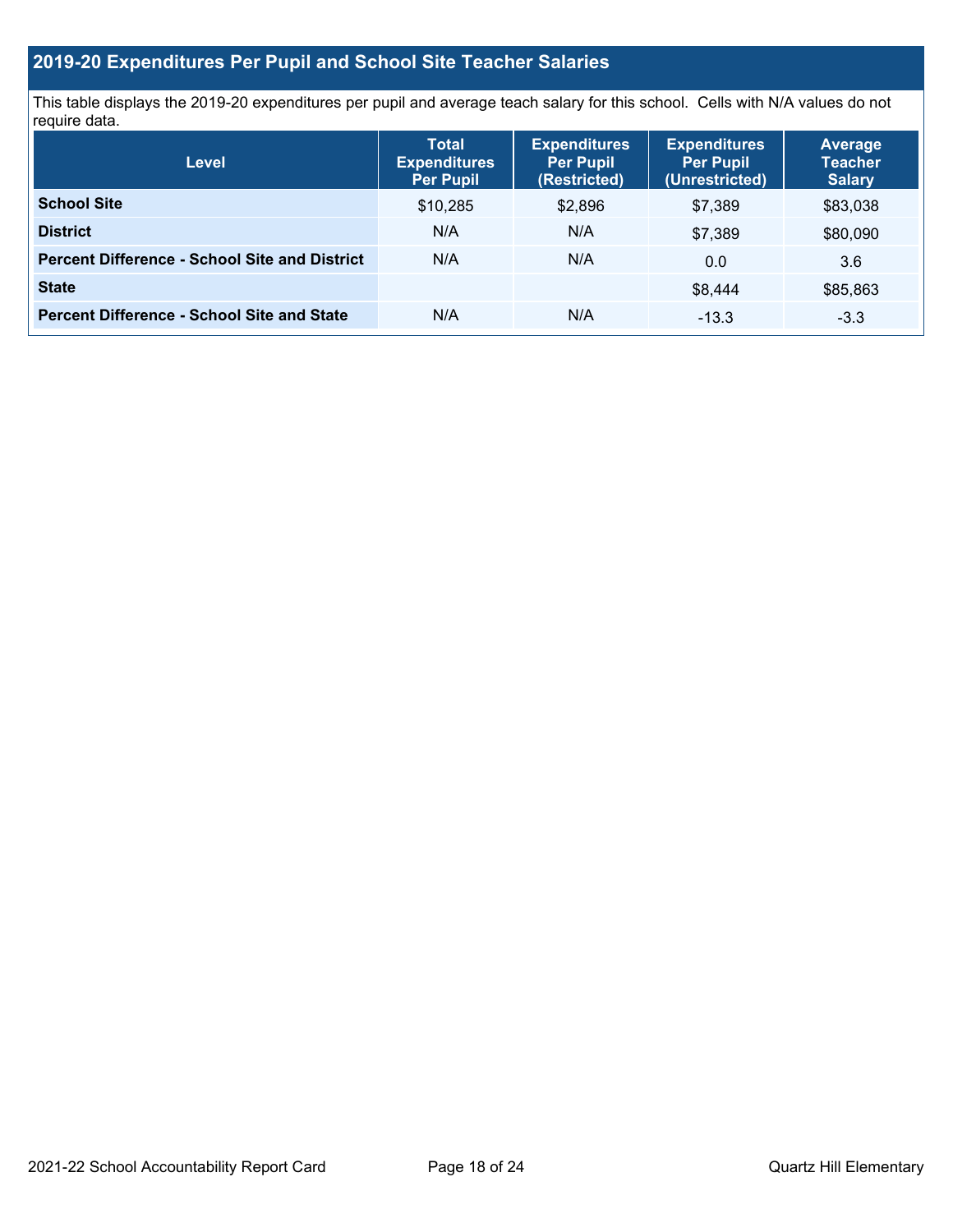## **2020-21 Types of Services Funded**

A range of academic and social emotional supports exist for Westside students, many of which are unique to individual school sites, tailored to meet the needs of the members of each school community. These supports are provided by counselors (district and/or community-based), school psychologists, school nurses, specialists in Speech/Language/Hearing, adaptive physical education teachers, or behavior specialists.

Student Study and Child Study Teams assist students experiencing academic and/or social emotional challenges, those with special needs, and with assessing eligibility for placement in special classes and/or recommending specialized services as needed. Special services and classes are offered for students with learning disabilities as well as other students with exceptional needs.

Ten counselors provide a range of support services for Westside students. Programs and services are developed and provided based on student data (such as referrals for threatening or self-harm behaviors, grades, and attendance) and the needs of the school site. The counseling program was developed using the Multi-Tiered Multi-Domain System of Support Framework (MTMDSS), which supports the components of the American School Counselor Association. As part of the comprehensive supports, all students receive Tier 1 lessons that focus on social/emotional development, attendance, and college and career readiness. Additionally, social-emotional and character development programs build upon the skills and habits of mind that are nurtured and developed in Leadership Development through Physical Education (LDTPE), Advancement Via Individual Determination (AVID), and Boys Town. Examples of counseling Tier 2 support programs may include specific groups for strong-willed students, students experiencing grief, coping skills for students exhibiting behaviors due to trauma or anxiety, and academic supports such as organization and time management. Counselors are also involved in community outreach and service clubs such as Student Ambassadors or Kindness Clubs. School counselors are assisted by a cadre of Campus Climate Assistants, trained paraprofessionals who provide social-emotional support and structure for students during more unstructured parts of the school day such as recess and lunch. Counselors and Educational Service staff members collaborate regularly with community agencies to facilitate alignment and coordination of resources and supports for students and their families. Additional services include referrals to School-Based Mental Health Services. These services are provided at all Westside school sites for eligible students.

Behavior specialists provide student and staff support for students needing intensive behavior support and/or intervention.

Several programs, designed to build students' emotional intelligence and capacity and to promote positive and proactive social decision making, reduce bullying, and build an inclusive culture continue to be implemented districtwide. Two of these are BoysTown (implemented in grades Kindergarten through 8) and Leadership Development through Physical Education for students.

NWEA Map Growth assessment system has been actively used across the district since the spring of 2018. NWEA Map Growth is a computer adaptive, standards-based diagnostic assessment designed to measure student achievement in the moment and growth over time. Teachers use this data to design instructional experiences tailored to build on areas that need support and to accelerate areas of academic strength for children. NWEA data informs district, site, and grade level Professional Learning Communities, yearlong planning, classroom instruction, and all tiered systems of support and intervention.

Academic interventions across the district and at varying school sites are provided for students working below standards may include:

- Academic tutoring, either before or after school, which may include frontloading of academic concepts and/or homework assistance.
- Learning Lab support during lunch hours.
- Classroom aides leveraged to support small group instruction.

Each school site has at least one bilingual assistant to support continual communication with parents of English learners. The bilingual assistants play a large role in the outreach to parents. They encourage participation in advisory groups, such as ELAC and DELAC, and arrange parent/teacher conferences. Bilingual assistants are able to provide translated services at IEP meetings, Child Study Team meetings, and parent/teacher conferences. Additionally, the bilingual assistants translate messages to parents including mass phone messages, emails, and flyers. Site bilingual assistants also continue to run parent outreach programs to support literacy, such as the Latino Literacy Project. Bilingual assistants provide ongoing support within the classroom to English learners.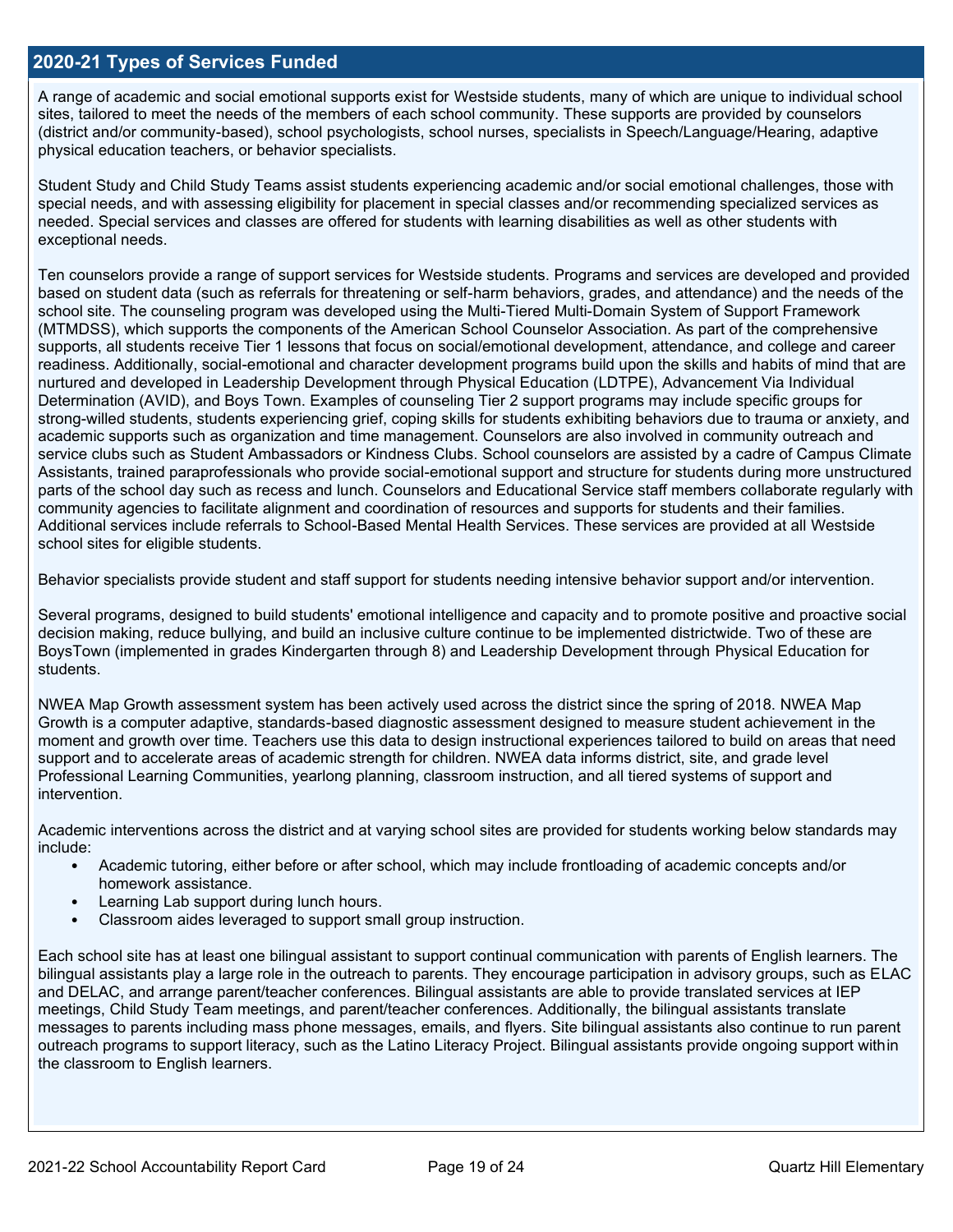## **2020-21 Types of Services Funded**

District bilingual assistants are responsible for notifying parents through required notifications, reclassifying English learners, and providing the state assessments (both the Initial ELPAC and Summative ELPAC).

When students enroll, English learners are placed into support classes at the middle school. These classes include instruction in designated ELD as well as content support.

New students, based on the Home Language Survey, that are awaiting the Initial ELPAC to determine English Language Acquisition Status, are presumed English learners until that assessment can be completed.

School supplies and backpacks are provided as needed to foster youth, students experiencing homelessness or financial hardships and are available for distribution at school sites. Assistance with transportation services is available through communication with the homeless liaison and/or foster liaison. These liaisons continue collaboration with local agencies, such as the LACOE Foster/Homeless Collaborative, Department of Mental Health, and local homeless shelters. English Learners participate in the structured English Immersion program, which includes integrated and designated English Language Development.

## **2019-20 Teacher and Administrative Salaries**

This table displays the 2019-20 Teacher and Administrative salaries. For detailed information on salaries, see the CDE Certification Salaries & Benefits web page at [http://www.cde.ca.gov/ds/fd/cs/.](http://www.cde.ca.gov/ds/fd/cs/)

| Category                                             | <b>District</b><br><b>Amount</b> | <b>State Average</b><br>for Districts<br>in Same Category |  |
|------------------------------------------------------|----------------------------------|-----------------------------------------------------------|--|
| <b>Beginning Teacher Salary</b>                      | \$46,343                         | \$52,060                                                  |  |
| <b>Mid-Range Teacher Salary</b>                      | \$84,347                         | \$84,043                                                  |  |
| <b>Highest Teacher Salary</b>                        | \$109,179                        | \$107,043                                                 |  |
| <b>Average Principal Salary (Elementary)</b>         | \$131,432                        | \$133,582                                                 |  |
| <b>Average Principal Salary (Middle)</b>             | \$135,353                        | \$138,803                                                 |  |
| <b>Average Principal Salary (High)</b>               | \$0                              | \$133,845                                                 |  |
| <b>Superintendent Salary</b>                         | \$249,003                        | \$240,628                                                 |  |
| <b>Percent of Budget for Teacher Salaries</b>        | 35%                              | 35%                                                       |  |
| <b>Percent of Budget for Administrative Salaries</b> | 6%                               | 5%                                                        |  |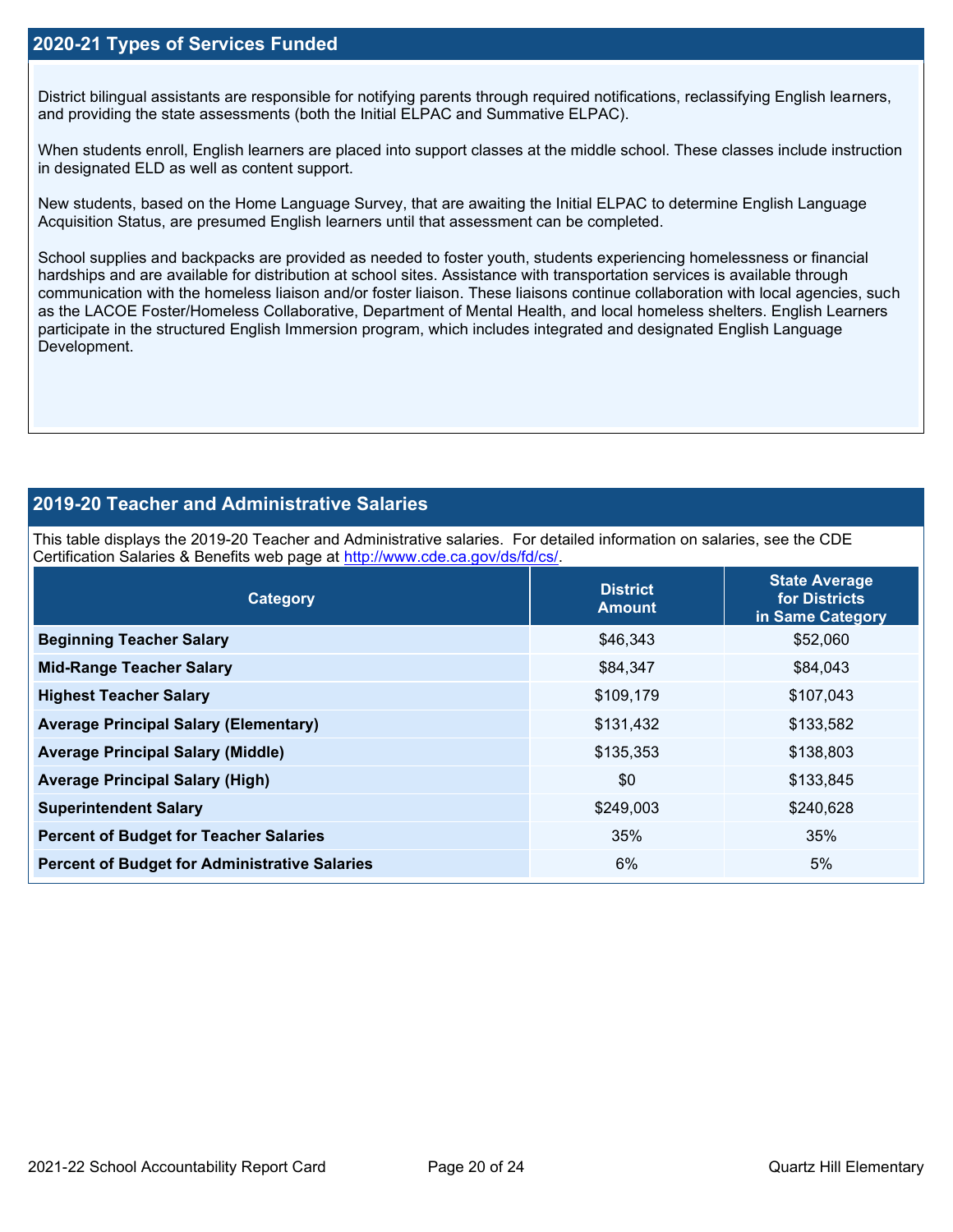### **Professional Development**

Professional development focusing on equity is conducted to address student group disproportionalities and equitable practices. Session workshops are delivered in a three part Enhancing Equity series for all employees throughout the District. Session topics include implicit bias, micro aggressions, vulnerable decision points, and strategies to build inclusive environments. The focus of this work is to support equitable and inclusive learning environments and work environments for our students and staff. Additional layered work tailored to the needs of the school sites may also include work in socialemotional learning programs such as Leadership Development Through Physical Education, Boys Town, Where Everyone Belongs, and Capturing Kids Hearts.

Leadership development Through Physical Education (LDTPE) is a supplemental curriculum to enhance current elementary physical education programming by teaching, developing, and practicing key Social Emotional Learning (SEL) skills. All PE teachers have participated in two full days of training, which include curriculum concepts, language, and skills and activities with a particular focus on building a positive and cohesive community of learners. This training focused on the implementation of techniques that build positive adult to student and student to student relationships resulting in atmospheres where all students can heal from elevated emotional stressors and embrace SEL skills to engage in learning.

Annually, professional development on suicide prevention to both certificated and classified staff members is conducted. Professional development is also provided to certificated staff on topics such as human trafficking, the impact of trauma, and the tiered supports embedded in the comprehensive counseling program.

Advancement Via Individual Determination (AVID) professional development is provided across the District. Professional development is tailored to the specific needs of the students on campus, and focuses on intentional strategies to support Writing, Inquiry, Collaboration, Organization, and Reading (WICOR). Strategies embedded during instruction support increased access to the core content and student engagement. Professional development is conducted at school sites and at AVID Summer Institute.

English Language Development (ELD) is a component of the Structured English Immersion program provided for English Learners. All certificated staff receive training on English Language Development, both integrated and designated. Professional development for certificated staff also includes work in the English Language Development standards, strategies to support English Learners, progress monitoring of English Learners, and targeted support for English Learners in all content areas.

Westside continues to partner with DNA Math to provide foundational training for making sense of mathematics for teaching. Three days of training focuses on digging deep into mathematical reasoning; exploring how to develop, select, and modify mathematics tasks; and learning to apply tasks, questions, and evidence (TQE).

Westside continues to annually sponsor supplemental professional development for certificated staff during Westside Institute offerings. The 2021-2022 Westside Institute summer participants took a focused look at the impact of COVID-19 on student academic achievement as well as its toll on the mental health of students, staff, parents, and community. Teachers participated in reviewing data surrounding learning loss as well as viewed A Trusted Space. A Trusted Space is a documentary-training film for educators on how to help mitigate the effects of the grief, trauma, anxiety and other emotional stressors that so many students, families, and staff feel as they return to in-person learning. The second portion of this year's institute was spent in a virtual training with Katie Novak on the foundations of Universal Design Learning (UDL) and the core components of a highly effective, school wide multi-tiered system of support.

Professional development addressing reading achievement is provided to certificated staff. Nearly 100 teachers, all site administrators, and every educational services director has completed or is currently completing an Online Elementary Reading Academy (OERA) hosted by the Consortium on Reading Excellence in Education. This series will provide certificated staff on best practices and evidence-based strategies to use during first instruction as well as targeted intervention.

The Westside Union School District New Teacher Support (NTS) team offers programs to clear both the administrative and teaching credentials for new hires.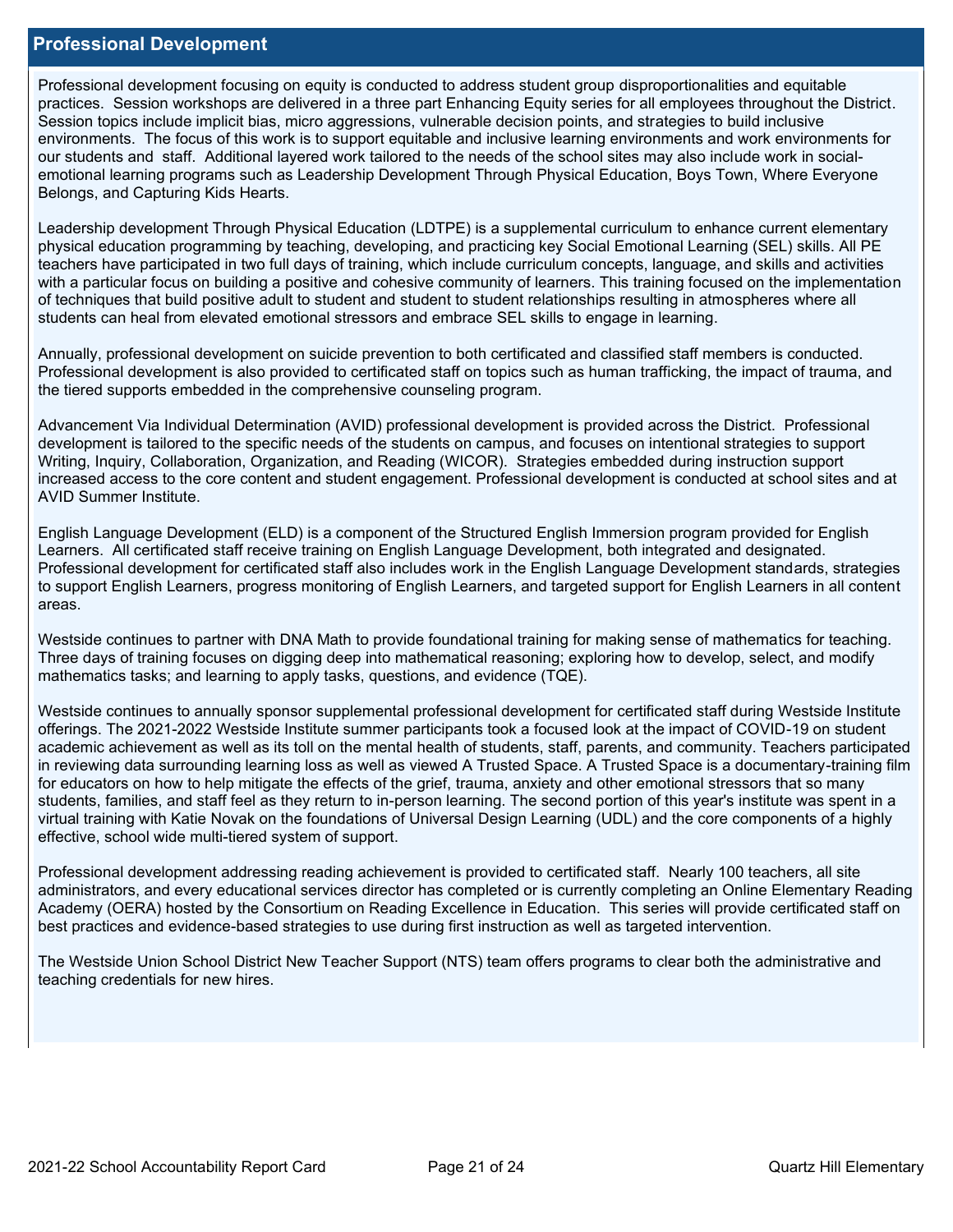The robust program for teachers consists of weekly meetings with a full-time release mentor. Each new teacher is provided with at least one hour of support per week. This includes support in the classroom, lesson planning, and working towards the achievement of an individualized goal based on the California Standards for the Teaching Profession (CSTP) that preassessments showed as an area of growth for the candidate. Each candidate works in collaboration with their mentor to set and work towards achieving this goal throughout the year. In addition, the NTS program offers candidates support in the form of professional development. Regularly occurring sessions include training on addressing the unique needs of student groups such as English Learners, using data to drive instruction, standards-based grading, the Individualized Educational Program (IEP) process, and classroom management.

The District's administrative program pairs new administrators with highly qualified coaches. These pairs meet for a total of at least 40 hours a year to work towards mastery of three self-developed goals based on the California Professional Standards for Educational Leaders (CPSEL). Additionally, candidates work with their coaches to complete at least 20 hours of professional development designed to further develop high standards of practice.

| This table displays the number of school days dedicated to staff development and continuous improvement. |  |                             |    |  |  |
|----------------------------------------------------------------------------------------------------------|--|-----------------------------|----|--|--|
| Subiect                                                                                                  |  | 2019-20   2020-21   2021-22 |    |  |  |
| Number of school days dedicated to Staff Development and Continuous Improvement                          |  | 65                          | 60 |  |  |

# **Westside Union Elementary School District 2020-21 Local Accountability Report Card (LARC) Addendum**

## **Local Accountability Report Card (LARC) Addendum**

**2020-21 Local Accountability Report Card (LARC) Addendum Overview**



On July 14, 2021, the California State Board of Education (SBE) determined that the California Department of Education (CDE) will use the SARC as the mechanism to conduct a one-time data collection of the LEA-level aggregate test results of all school's local assessments administered during the 2020–2021 school year in order to meet the federal Every Students Succeeds Act (ESSA) reporting requirement for the Local Educational Agency Accountability Report Cards (LARCs).

Each local educational agency (LEA) is responsible for preparing and posting their annual LARC in accordance with the federal ESSA. As a courtesy, the CDE prepares and posts the LARCs on behalf of all LEAs.

Only for the 2020–2021 school year and the 2020–2021 LARCs, LEAs are required to report their aggregate local assessments test results at the LEA-level to the CDE by populating the tables below via the SARC. These data will be used to meet the LEAs' federal requirement for their LARCs. Note that it is the responsibility of the school and LEA to ensure that all student privacy and suppression rules are in place when reporting data in Tables 3 and 4 in the Addendum, as applicable.

The tables below are not part of the SBE approved 2020–2021 SARC template but rather are the mechanism by which these required data will be collected from LEAs.

For purposes of the LARC and the following tables, an LEA is defined as a school district, a county office of education, or a direct funded charter school.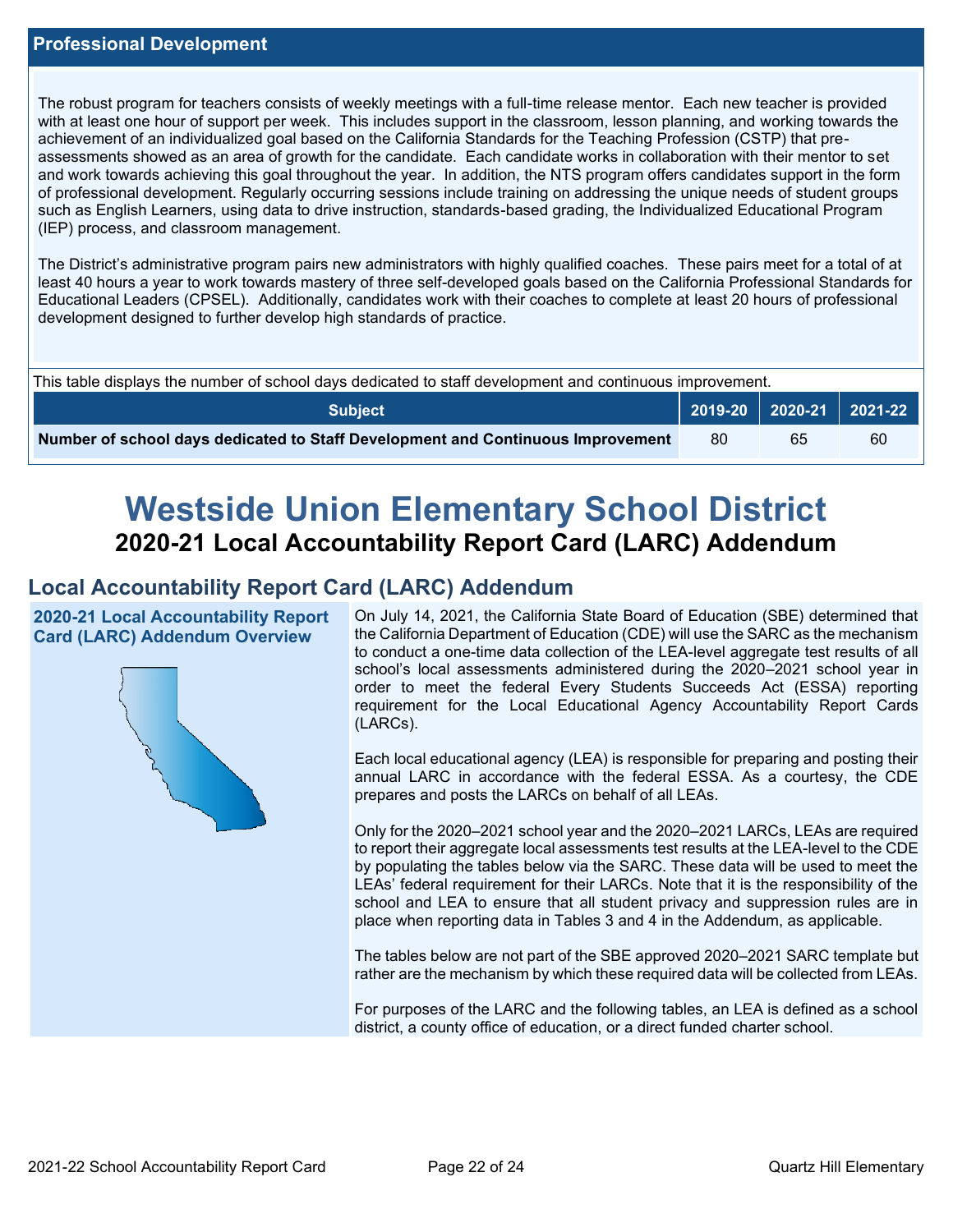| <b>2021-22 District Contact Information</b> |                                           |  |  |  |
|---------------------------------------------|-------------------------------------------|--|--|--|
| <b>District Name</b>                        | Westside Union Elementary School District |  |  |  |
| <b>Phone Number</b>                         | (661) 722-0716                            |  |  |  |
| Superintendent                              | Regina Rossall                            |  |  |  |
| <b>Email Address</b>                        | r.rossall@westside.k12.ca.us              |  |  |  |
| <b>District Website Address</b>             | www.westside.k12.ca.us                    |  |  |  |

## **2020-21 CAASPP Test Results in ELA by Student Group**

This table displays CAASPP test results in ELA by student group for students grades three through eight and grade eleven taking and completing a state-administered assessment. The CDE will populate this table for schools in cases where the school administered the CAASPP assessment. In cases where the school administered a local assessment instead of CAASPP, the CDE will populate this table with "NT" values, meaning this school did not test students using the CAASPP. See the local assessment(s) table for more information.

| <b>CAASPP</b><br><b>Student Groups</b>               | <b>CAASPP</b><br><b>Total</b><br><b>Enrollment</b> | <b>CAASPP</b><br><b>Number</b><br><b>Tested</b> | <b>CAASPP</b><br><b>Percent</b><br><b>Tested</b> | <b>CAASPP</b><br><b>Percent</b><br><b>Not Tested</b> | <b>CAASPP</b><br><b>Percent</b><br><b>Met or</b><br><b>Exceeded</b> |
|------------------------------------------------------|----------------------------------------------------|-------------------------------------------------|--------------------------------------------------|------------------------------------------------------|---------------------------------------------------------------------|
| <b>All Students</b>                                  | 6286                                               | 41                                              | 0.65                                             | 99.35                                                | 12.20                                                               |
| <b>Female</b>                                        | 3076                                               | 11                                              | 0.36                                             | 99.64                                                | 0.00                                                                |
| <b>Male</b>                                          | 3210                                               | 30                                              | 0.93                                             | 99.07                                                | 16.67                                                               |
| American Indian or Alaska Native                     | 13                                                 | $\mathbf 0$                                     | $\sim$ $\sim$                                    | 100.00                                               | --                                                                  |
| <b>Asian</b>                                         | 150                                                | $\pmb{0}$                                       | 0.00                                             | 100.00                                               |                                                                     |
| <b>Black or African American</b>                     | 678                                                | 8                                               | 1.18                                             | 98.82                                                | --                                                                  |
| <b>Filipino</b>                                      | 93                                                 | $\mathbf{1}$                                    | 1.08                                             | 98.92                                                | --                                                                  |
| <b>Hispanic or Latino</b>                            | 3173                                               | 17                                              | 0.54                                             | 99.46                                                | 5.88                                                                |
| <b>Native Hawaiian or Pacific Islander</b>           | --                                                 | $\overline{\phantom{a}}$                        | $\overline{\phantom{a}}$                         | $-$                                                  | $- -$                                                               |
| <b>Two or More Races</b>                             | 369                                                | $\mathbf{1}$                                    | 0.27                                             | 99.73                                                | --                                                                  |
| <b>White</b>                                         | 1805                                               | 14                                              | 0.78                                             | 99.22                                                | 21.43                                                               |
| <b>English Learners</b>                              | 374                                                | $\overline{2}$                                  | 0.53                                             | 99.47                                                | --                                                                  |
| <b>Foster Youth</b>                                  | 136                                                | 4                                               | 2.94                                             | 97.06                                                |                                                                     |
| <b>Homeless</b>                                      | 990                                                | $\overline{4}$                                  | 0.40                                             | 99.60                                                | --                                                                  |
| <b>Military</b>                                      | 43                                                 | $\mathbf 0$                                     | 0.00                                             | 100.00                                               | --                                                                  |
| <b>Socioeconomically Disadvantaged</b>               | 3228                                               | 26                                              | 0.81                                             | 99.19                                                | 7.69                                                                |
| <b>Students Receiving Migrant Education Services</b> | --                                                 | $\overline{\phantom{a}}$                        |                                                  | --                                                   | --                                                                  |
| <b>Students with Disabilities</b>                    | 906                                                | 41                                              | 4.53                                             | 95.47                                                | 12.20                                                               |